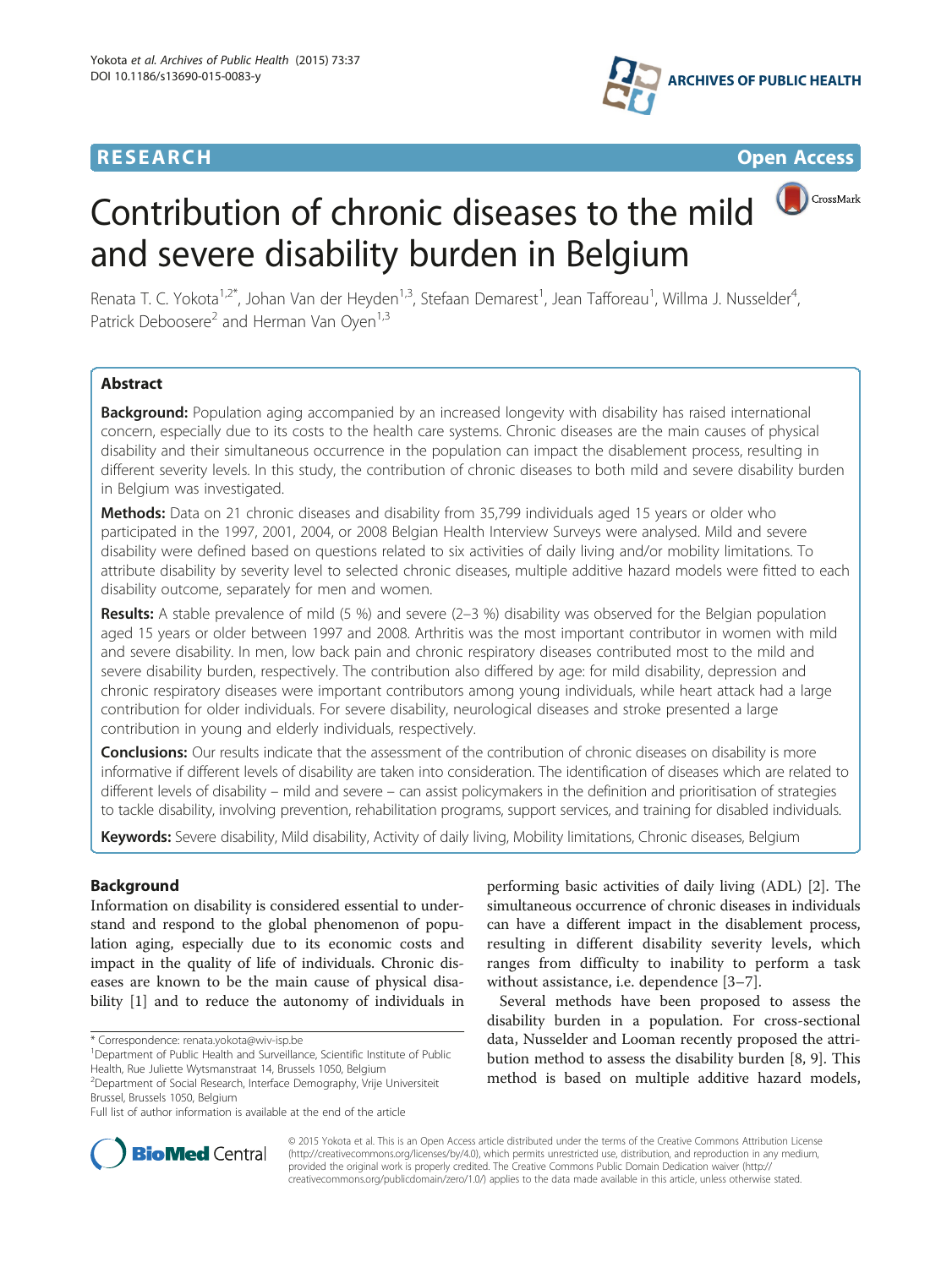which partition the disability prevalence into the additive contribution of diseases and conditions in the presence of comorbidity [\[9](#page-16-0), [10](#page-16-0)].

Although the method has been widely used to assess the disability burden in several countries [\[8](#page-16-0), [10](#page-16-0)–[16\]](#page-17-0), to our knowledge, the contribution of chronic diseases to different disability severity levels was not yet investigated. In our previous study, we determined the major contributors of the disability burden without distinguishing different disability severity levels in Belgium [\[16](#page-17-0)]. However, this distinction can be useful to assist policy makers in the definition of strategies to reduce the disability burden, as the assessment of dependence to perform ADLs can predict institutionalization, the need of home care services, and mortality [\[2, 6,](#page-16-0) [17\]](#page-17-0).

The aim of this study was to assess the contribution of selected chronic diseases to the mild and severe disability burden in Belgium. Here, mild disability was considered a measure of difficulty in performing at least one ADL or mobility task, while severe disability was considered a measurement of dependence – inability to perform at least one ADL without assistance – or severe restriction in mobility.

## Methods

#### Study population

The Belgian Health Interview Survey (BHIS) data from 1997, 2001, 2004, and 2008 were used in this analysis. The BHIS is a national household survey, repeated every 3–5 years, commissioned by all the ministers responsible for public health at the federal, regional, and community levels in Belgium. It is conducted by the Scientific Institute of Public Health in collaboration with Statistics Belgium [\[18](#page-17-0)]. A multistage sampling design with geographical stratification (regions and provinces) and clustering (municipalities and households) was applied to obtain a representative sample of the Belgian population, including elderly individuals living in nursing homes and homes for the elderly. Proxy interviews were mandatory for individuals aged < 15 years and allowed for individuals with severe mental or physical illness not able to reply themselves, if the selected person was not reachable for more than 1 month, and for individuals who refused to participate but allowed proxy answers. Each survey included approximately 10,000 individuals. The response rate was 59 % in 1997, 61 % in 2001, 61 % in 2004, and 55 % in 2008. Sampling weights were used to take into account the complex sample design. The data quality control was implemented in the fieldwork, data entry, and statistical analysis [\[19\]](#page-17-0). More details about the surveys methodology can be found elsewhere [\[18](#page-17-0), [20](#page-17-0)].

This analysis was restricted to individuals aged 15 years or older, as the disability questions were restricted to this subpopulation. The selection of individuals included in this study is presented in Fig. [1](#page-2-0). Subjects with missing information on disability or selected diseases ( $n = 3,788$ ; 10 %) were excluded. In total, 35,799 individuals were included in the analysis (Fig. [1](#page-2-0)).

### Mild and severe disability

The definition of disability was based on self-reported questions about ADL and mobility limitations included in the face-to-face questionnaire in the four BHIS. For mobility limitations, the question "What is the furthest you can walk on your own without stopping and without severe discomfort?" was analysed, with possible answers: "a. Only a few steps", "b. More than few steps, but less than 200 m", or "c. 200 m or more".

Six ADLs were included in the disability indicator: getting in and out of bed, getting in and out of chair, dressing and undressing, washing hands and face, feeding and cutting up food, and using the toilet. These questions are part of the instrument to measure disability proposed by the World Health Organization (WHO) [[21\]](#page-17-0). Although urinary incontinence is also included in the set of questions recommended by the WHO [\[21](#page-17-0)], we did not include it in our disability definition, as it may exist without physical limitations and, therefore, it is no longer considered as ADL disability [[6\]](#page-16-0).

In the 1997, 2001, and 2004 BHIS, the questions "Can you … (ADL) on your own?", with possible answers "a. Yes, without difficulty", "b. Yes, with some difficulty", "c. I only … (ADL) with someone to help me" were analysed. In 2008, the format of the ADL questions slightly changed, with one main question included before the list of ADLs: "Do you usually have difficulty doing any of these activities by yourself?" and one extra option of answer was included: "a. No difficulty", "b. Yes, some difficulty", "c. Yes, a lot of difficulty", "d. I can't achieve it by myself".

A person was considered mildly disabled if he/she answered "b" to the mobility question or to at least one ADL question; and severely disabled if the answer was "a" to the mobility question or "c" to at least one ADL question in 1997, 2001, and 2004, or "c" or "d" to at least one ADL question in 2008.

As described above, the mild disability definition can be considered a measure of difficulty while the severe disability definition can be considered a measure of dependence.

### Chronic diseases

Data on self-reported chronic diseases in the year preceding the interview were collected through a face-to-face interview in the BHIS. In this analysis, 21 chronic diseases or disease groups that were available in the four BHIS were included: chronic respiratory diseases (asthma, chronic bronchitis, and chronic pulmonary diseases), diabetes, cancer,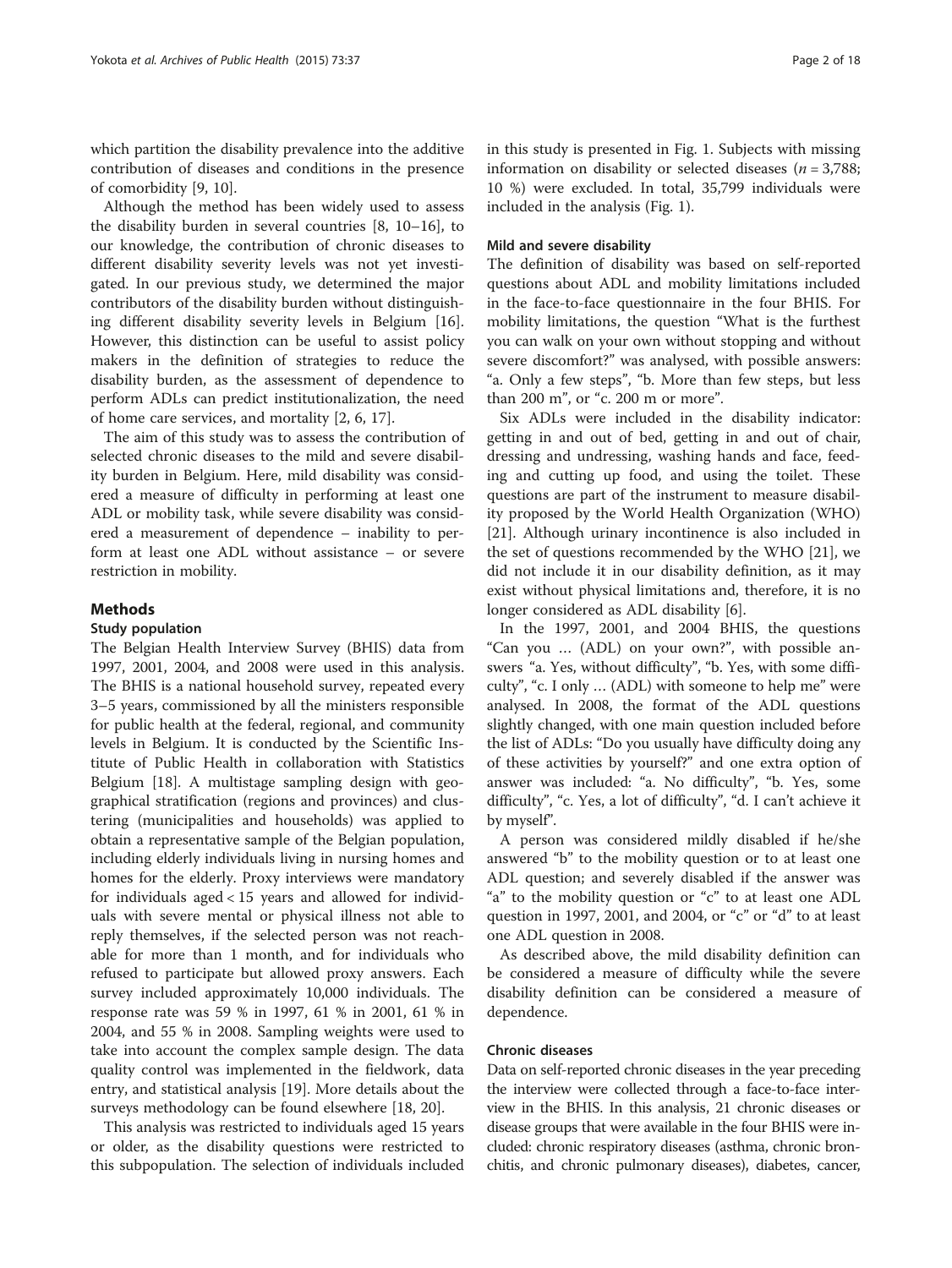<span id="page-2-0"></span>

depression, chronic cystitis, heart attack, stroke, arthritis (rheumatoid arthritis and osteoarthritis), low back pain, osteoporosis, stomach ulcer, bowel diseases, liver diseases (hepatitis, cirrhosis, and other liver dysfunctions), gallstones, cataract, glaucoma, migraine, thyroid problems, skin diseases, chronic kidney diseases, and neurological diseases (epilepsy and Parkinson's disease).

Most of the diseases questions were not modified over the four BHIS waves. The main changes occurred for heart attack and low back pain. From 1997 to 2004, one question was included for "serious heart disease or heart attack". However, in 2008, this question was split into two: "myocardial infarction" and "coronary heart diseases (angina pectoris)". In this study, we grouped these two diseases, i.e. an individual was considered to have had a heart attack in the year preceding the interview if he/she answered "Yes" to the question of "serious heart disease or heart attack" in 1997–2004 or to at least to one of the questions – "myocardial infarction" or "coronary heart diseases (angina pectoris)" – in 2008.

In 1997, low back pain was described as "chronic spinal affection for longer than 3 months", while in 2001 and 2004 "lumbago, sciatica, and disc prolapse" was added to the 1997 question. Nonetheless, in 2008, the question changed to "low back disorder or other chronic back defect". The impact of the changes in the questions can be observed in the disease prevalence by gender and BHIS year, shown in the Additional file [1.](#page-16-0)

# Statistical analysis

Age and gender standardized disability prevalence per year using the direct standardization method [\[22](#page-17-0)] is presented to assess the disability prevalence trend for individuals aged 15 years or older in the study period.

The prevalence of disability by cause was estimated using the attribution method [\[11](#page-16-0)]. In this method, disability is attributed to disease and "background", taking into account that individuals can have more than one disease (comorbidity) and that disability can be present in individuals without any disease [\[9](#page-16-0)]. For instance, even if an individual reports a disease in the survey, this is not necessarily the cause of the disability. This disability that is not associated with the diseases included in the analysis is labelled "background" [[11\]](#page-16-0).

The background may be a result of the disability that is not associated with any disease, underreporting and underdiagnosed diseases in the survey, disability causes that occurred before the year preceding the interview (for example, permanent consequences of accidents, falls), and disability causes not included in the survey or analysis [\[8](#page-16-0)–[10\]](#page-16-0).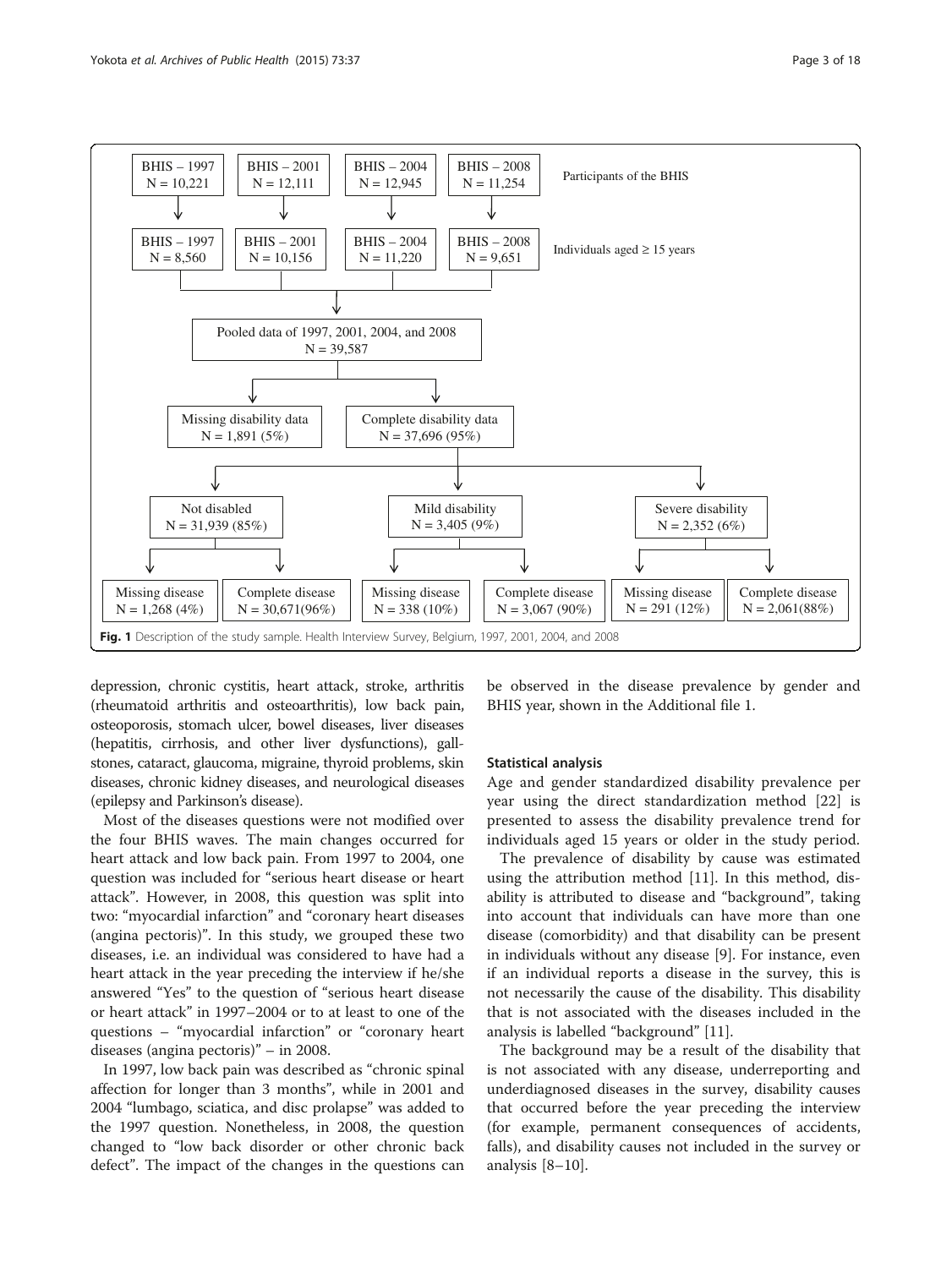The main assumptions of the method are: the distribution of disability by cause is entirely explained by diseases that are still present at the time of the survey and by the background; the cause-specific disability rates for each disease were proportionally equal in the time preceding the survey; individuals from the same age groups are exposed to the same background rate; the causes of disability (diseases and background) act as independent competing causes; and the start of the time at risk for disability is the same for all causes [[9\]](#page-16-0).

The attribution method is based on a multiple additive hazards model [\[11](#page-16-0)], defined as shown in (1).

$$
Y_{i} \sim Bernoulli(\pi_{i})
$$
  
\n
$$
\pi_{i} = 1 - e^{-\eta_{i}}
$$
  
\n
$$
\eta_{i} = \alpha_{a} + \sum_{d=1}^{m} \beta_{cd} \times X_{di}
$$
\n(1)

Where  $Y_i$  is the binary response (disability) variable for each individual *i*;  $\pi$ <sub>i</sub> is the estimated probability that individual  $i$  is disabled;  $e$  is the base of the natural logarithm;  $\eta_i$  is the total disability rate (linear predictor) for each individual *i*;  $\alpha_a$  is the background disability rate by age group  $a(1, ..., n)$ ;  $\beta_{cd}$  is the disease-specific disability rate (disabling impact); and  $X_{di}$  is the indicator variable for each disease  $d$  and individual  $i$ .

In model (1), the disease-specific disability rate is defined as  $\beta_{cd} = \gamma_c \times \delta_d$ , where  $\gamma_c$  is the age pattern, that varies across age group  $c(1, ..., k)$  but is constant across diseases; and  $\delta_d$  is the disease effect, which differs across diseases, but not by age group. In other words, both the background and the diseases are allowed to vary by age. Hence, model (1) is a reduced rank regression (RRR) model with one rank [\[23](#page-17-0)]. The attribution of disability to chronic diseases and background depends on the disease prevalence  $(X_{di})$  and on the disease-specific disability rate  $(\beta_{cd})$  [[10\]](#page-16-0).

The total disability rate  $(\eta_i)$  is partitioned into background ( $\alpha_a$ ) and disease-specific disability rates ( $\beta_{cd}$ ). The probability of individual  $i$  to be disabled due to disease *d* is defined as  $D_{di} = \frac{\beta_{cd} \times X_{di}}{\eta_i}$  $\frac{d \times \Lambda_{di}}{\eta_i} \times \pi_i$ , i.e. the proportion of the disease-specific disability rate  $(\beta_{cd} \times X_{di})$  in the total disability rate  $(\eta_i)$  multiplied by the probability of being disabled  $(\pi_i)$ ; and the probability of individual *i* to be disabled due to background is defined as  $B_i = \frac{\alpha_a}{\eta_i} \times \pi_i$ , i.e. the proportion of the background disability rate  $(\alpha_a)$ in the total disability rate  $(\eta_i)$  multiplied by the probability of being disabled.

The total probability of being disabled for each individual  $i$  is obtained by the sum of the cause-specific probabilities of being disabled:  $B_i$  and  $D_{di}$ . The total number of disabled individuals by cause can be obtained by the sum of the cause-specific probabilities for each individual in the sample. The prevalence of disability by cause is then obtained by dividing the number of disabled individuals for each cause by the total number individuals in the sample.

For each disability outcome (mild and severe disability) separate models for men and women were fitted. The confidence intervals for the disease prevalence, parameter estimates of the models (background and diseasespecific disability rates), and the prevalence of disability by cause were estimated by 1000 bootstrap replicas sampled with replacement of equal sample size as the original data [[24](#page-17-0)].

The diseases that were not significant in the additive hazards models for each disability outcome were grouped as "other diseases" and included in the final models. The following non-significant diseases were included in the "other diseases" group: kidney diseases, liver diseases, gall-stones, glaucoma, cataract, thyroid problems, skin diseases, and migraine.

The multiple additive hazard models and the attribution of disability to chronic diseases were performed with the software developed by Nusselder and Looman [[8, 9\]](#page-16-0) in R, version 3.0.3 [[25\]](#page-17-0). More details about the attribution method can be found in previous publications [[8, 9, 11\]](#page-16-0).

# Ethics

The surveys were carried out by Statistics Belgium within the legal framework provided by the statistical law in Belgium. Therefore, the project was exempted from submission to an ethical committee, but it had to be approved by the High Statistical Council. The use of the data by external researchers is possible upon authorisation from the Belgian Privacy Commission.

# Results

#### Characteristics of the study population

Table [1](#page-4-0) shows detailed information of the study population. A higher proportion of females, elderly (≥65 years), and low educated (no diploma or primary school) individuals were observed among mildly and severely disabled subjects compared to individuals without disability. Proxy interviews represented 9 % of the total number of interviews, reaching 29 % in the individuals with severe disability. The hospitalization rate in the 2004 and 2008 BHIS was 12.5 %, with an increasing trend with disability severity. Mobility limitation was the most frequent limitation, with increasing proportion according to disability severity level. For example, the proportion of mobility limitation was 77 % in severely disabled individuals and 65 % in mildly disabled individuals. The most common ADL limitations among individuals with mild disability were transfer in and out of bed (39.8 %) and transfer in and out of chair (35.5 %) while for severely disabled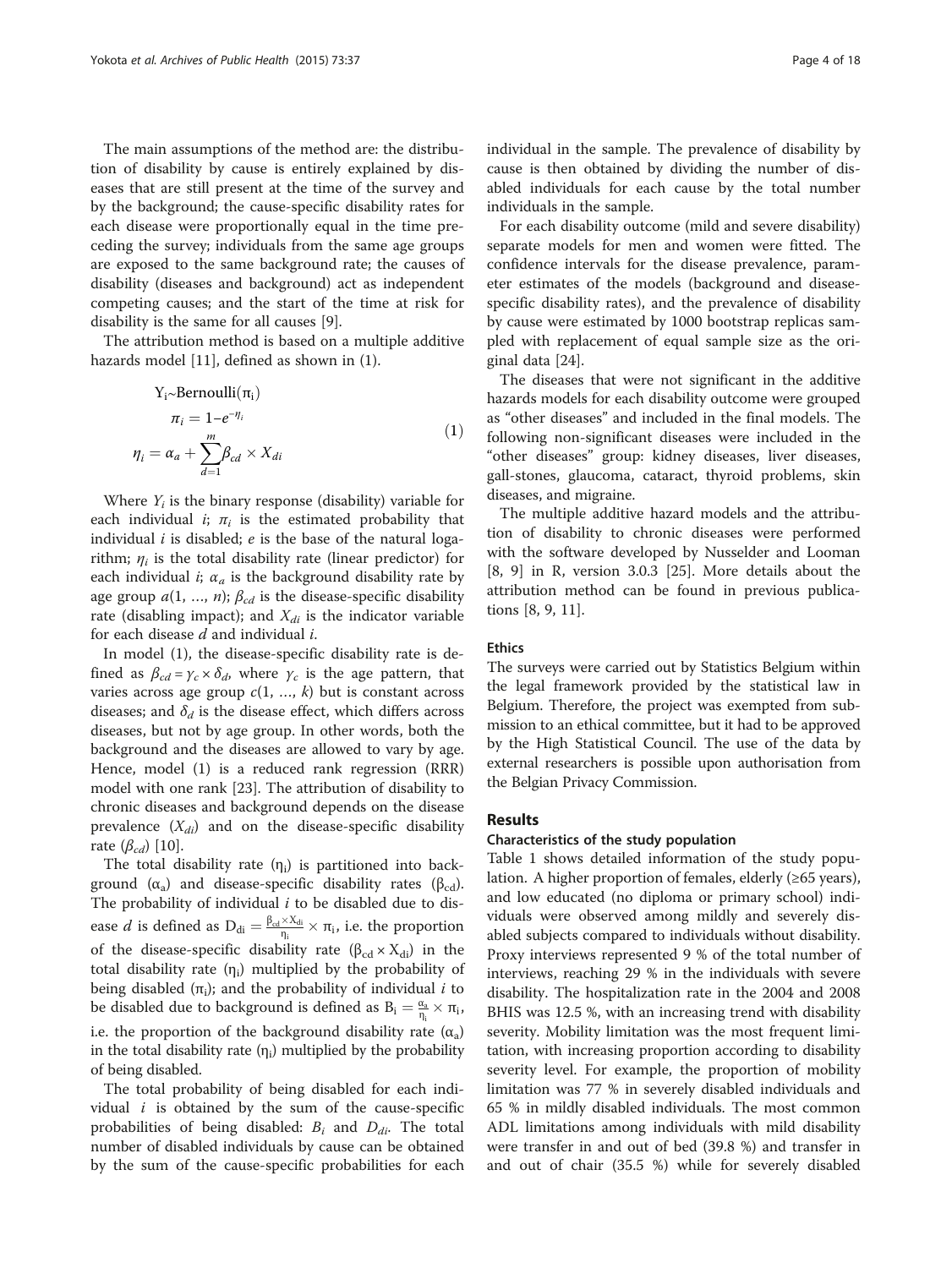| Page 5 of 18 |  |  |
|--------------|--|--|

| Characteristic                    | Total      |      | Not disabled |          | Mild disability |                   | Severe disability |                   |
|-----------------------------------|------------|------|--------------|----------|-----------------|-------------------|-------------------|-------------------|
|                                   | ${\cal N}$ | $\%$ | ${\cal N}$   | $% ^{a}$ | ${\cal N}$      | $\%$ <sup>a</sup> | ${\cal N}$        | $\%$ <sup>a</sup> |
| Gender (female)                   |            |      |              |          |                 |                   |                   |                   |
| Male                              | 17019      | 47.5 | 15201        | 49.6     | 1177            | 38.4              | 641               | 31.1              |
| Female                            | 18780      | 52.5 | 15470        | 50.4     | 1890            | 61.6              | 1420              | 68.9              |
| Age group (years)                 |            |      |              |          |                 |                   |                   |                   |
| $15 - 54$                         | 22486      | 62.8 | 21538        | 70.2     | 677             | 22.1              | 271               | 13.1              |
| $55 - 64$                         | 4490       | 12.5 | 3916         | 12.8     | 424             | 13.8              | 150               | 7.3               |
| $65 - 79$                         | 5634       | 15.7 | 4005         | 13.1     | 1097            | 35.8              | 532               | 25.8              |
| $\geq 80$                         | 3189       | 8.9  | 1212         | 4.0      | 869             | 28.3              | 1108              | 53.8              |
| Survey year                       |            |      |              |          |                 |                   |                   |                   |
| 1997                              | 7926       | 22.1 | 7085         | 23.1     | 586             | 19.1              | 255               | 12.4              |
| 2001                              | 9175       | 25.6 | 8130         | 26.5     | 688             | 22.4              | 357               | 17.3              |
| 2004                              | 9977       | 27.9 | 8293         | 27.0     | 971             | 31.7              | 713               | 34.6              |
| 2008                              | 8721       | 24.4 | 7163         | 23.4     | 822             | 26.8              | 736               | 35.7              |
| Education level                   |            |      |              |          |                 |                   |                   |                   |
| Tertiary                          | 11602      | 32.4 | 10711        | 34.9     | 615             | 20.1              | 276               | 13.4              |
| Secondary                         | 14145      | 39.5 | 12280        | 40.0     | 1194            | 38.9              | 671               | 32.6              |
| Primary                           | 5603       | 15.7 | 3737         | 12.2     | 1026            | 33.5              | 840               | 40.8              |
| No diploma                        | 512        | 1.4  | 304          | 1.0      | 105             | 3.4               | 103               | 5.0               |
| No information                    | 3937       | 11.0 | 3639         | 11.9     | 127             | 4.1               | 171               | 8.3               |
| Proxy interview                   | 3167       | 8.8  | 2339         | 7.6      | 226             | 7.4               | 602               | 29.2              |
| Hospitalization rate <sup>b</sup> | 2329       | 12.5 | 1521         | 9.8      | 373             | 20.8              | 435               | 30.2              |
| Mobility limitation <sup>c</sup>  | 3797       | 10.6 |              |          | 2001            | 65.2              | 1592              | 77.2              |
| ADL limitation <sup>c</sup>       |            |      |              |          |                 |                   |                   |                   |
| Transfer in/out of bed            | 2603       | 7.2  |              |          | 1220            | 39.8              | 731               | 35.5              |
| Transfer in/out of chair          | 2378       | 6.7  |              |          | 1089            | 35.5              | 557               | 27.0              |
| Dressing/undressing               | 2355       | 6.6  |              |          | 942             | 30.7              | 864               | 41.9              |
| Washing hands and face            | 1171       | 3.3  |              |          | 255             | 8.3               | 508               | 24.6              |
| Feeding                           | 1151       | 3.2  |              |          | 265             | 8.6               | 492               | 23.9              |
| Using the toilet                  | 1210       | 3.4  |              |          | 251             | 8.2               | 511               | 24.8              |

<span id="page-4-0"></span>Table 1 Characteristics of the study participants. Health Interview Survey, Belgium, 1997, 2001, 2004, and 2008

<sup>a</sup>The percentages are not weighted: they do not represent the prevalence, but the proportion in the study population

b<sub>l</sub> patient hospitalization in the 12 months preceding the interview. Information available only for the 2004 and 2008 BHIS (N = 18,698)

The proportions do not add to 100 %, as an individual can have more than one ADL and/or mobility limitation

individuals, dressing and undressing (41.9 %) and transfer in and out of bed (35.5 %) were the most frequent ADL limitations.

Age and gender standardized disability prevalence

The age and gender standardized disability prevalence was higher for mild disability than for severe disability in the four BHIS (Fig. [2](#page-5-0)). However, no difference was observed for mild and severe disability over time across the four BHIS: the prevalence of mild disability varied from 5.1 % (95 % CI = 4.4 %; 6.0 %) in 1997 to 5.0 % (95 %  $CI = 4.3$  %; 5.8 %) in 2008 and the prevalence of severe disability was 1.9 % (95 % CI = 1.5 %; 2.4 %) in 1997 and 2.8 % (95 % CI = 2.3 %; 3.3 %) in 2008 (Fig. [2\)](#page-5-0).

# Disease prevalence

The attribution of disability to diseases and background is a function of two components: the disease prevalence and disease-specific disability rate. In general, the prevalence of chronic diseases was higher in individuals with mild or severe disability compared to non-disabled individuals (Tables [2](#page-6-0) and [3](#page-7-0)). Arthritis and back pain were among the most prevalent diseases in men and women across all age groups and disability severity levels.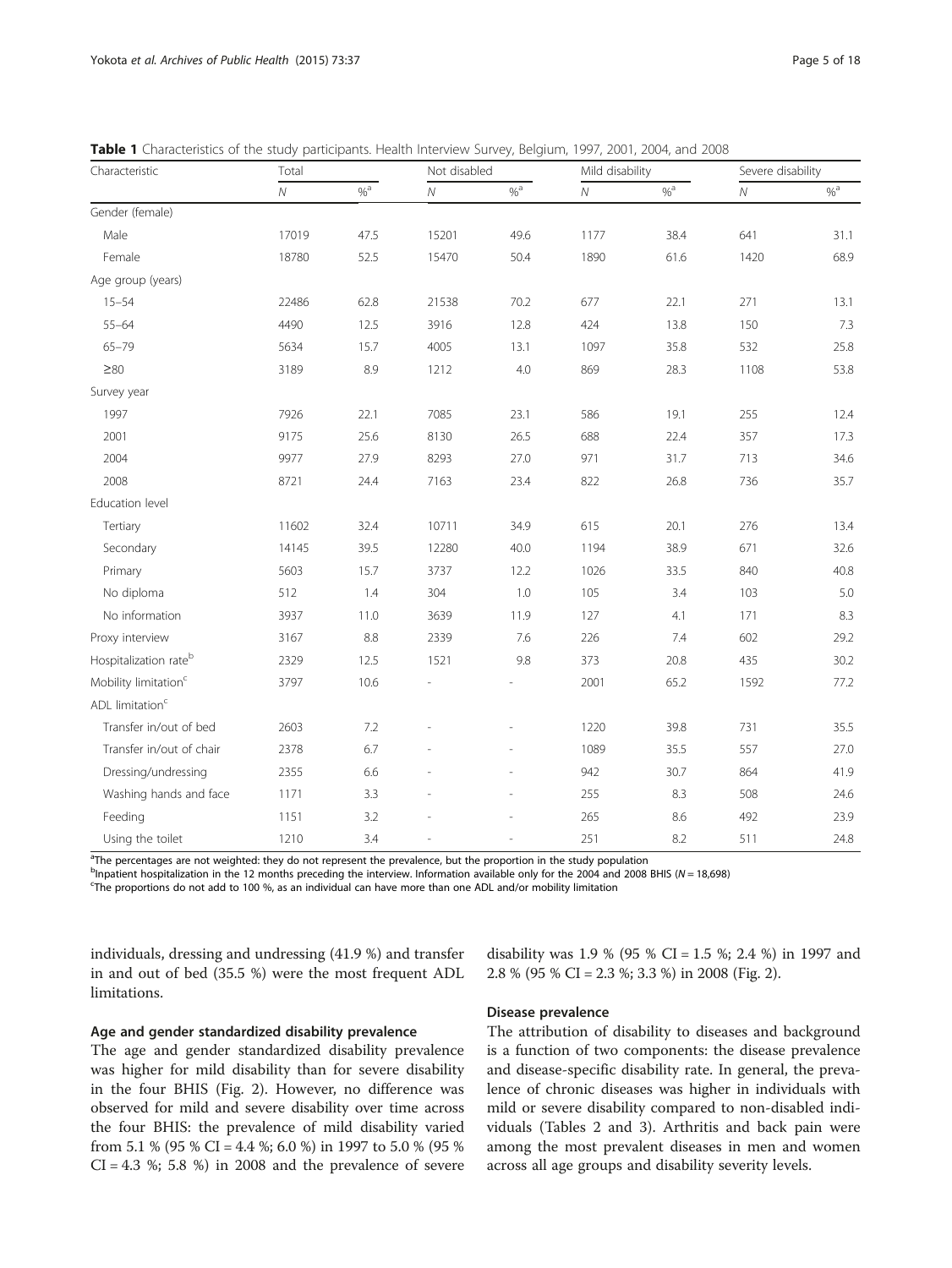<span id="page-5-0"></span>

In disabled men, chronic respiratory diseases had a high prevalence in all age groups. For the youngest disabled men (15–54 years), depression and migraine were also among the most prevalent diseases. For instance, the prevalence of depression in mildly disabled young men was six times higher than in non-disabled men and two times higher than in severely disabled men. For men aged 55 or older, heart attack also had a high prevalence. While the prevalence of neurological diseases was very low in non-disabled men (<1 %) it reached 6.3 and 7.7 % in mildly and severely disabled men, respectively.

For women aged 15–64 years, migraine and depression were among the most frequent diseases. The prevalence of osteoporosis and chronic respiratory diseases was also high among women aged 55 or older. The prevalence of stroke was low  $(\leq 2 \%)$  in non-disabled women, reaching 2.7 and 9.5 % in mildly and severely disabled women, respectively.

# Background disability rates

The background disability rates, i.e., the disability rate related to the causes of disability that were not included in the analysis, are presented in Fig. [3.](#page-7-0) The background disability rates tend to increase over age groups, with a steep increase for severely disabled individuals aged 85 years or older. Although the background disability rates were low for young individuals (15–54 years), the relative contribution of background to the total disability prevalence was high, comparable to the background contribution of the oldest old  $(\geq 80 \text{ years})$ , especially among the severely disabled individuals (Fig. [4\)](#page-13-0).

### Disease-specific disability rates (disabling impacts)

The rank of the disabling impacts of the diseases (diseasespecific disability rates) is presented in Tables [4](#page-8-0) and [5](#page-9-0) for men and women, respectively. Overall, the disease disability rates increased over age and were higher in women compared to men.

In men, neurological diseases had the highest impact on mild and severe disability in all age groups. For mildly disabled men, osteoporosis, stroke and cancer also had a great impact on disability, while for severely disabled men, stroke, chronic cystitis, and osteoporosis were among the most disabling diseases. Low disabling impacts were observed for diabetes, chronic cystitis, other diseases, and bowel diseases in mildly disabled men and for bowel diseases, stomach ulcer, and other diseases in severely disabled men (Table [4](#page-8-0)).

In women, the diseases with great impact on mild disability were stroke, arthritis, bowel diseases, and heart attack. In contrast, for women with severe disability, neurological diseases, stroke, diabetes, and cancer had the highest disabling impacts. Chronic cystitis and stomach ulcer were the least disabling diseases in mildly disabled and back pain and other diseases had a low impact on severe disability (Table [5\)](#page-9-0).

# Contribution of chronic diseases and background to the disability burden

The contribution of diseases and background to the disability burden and the disability prevalence is presented in Tables [6](#page-10-0) and [7](#page-12-0) for men and women, respectively. Although disability is present in all age groups, the prevalence of mild and severe disability is low for the youngest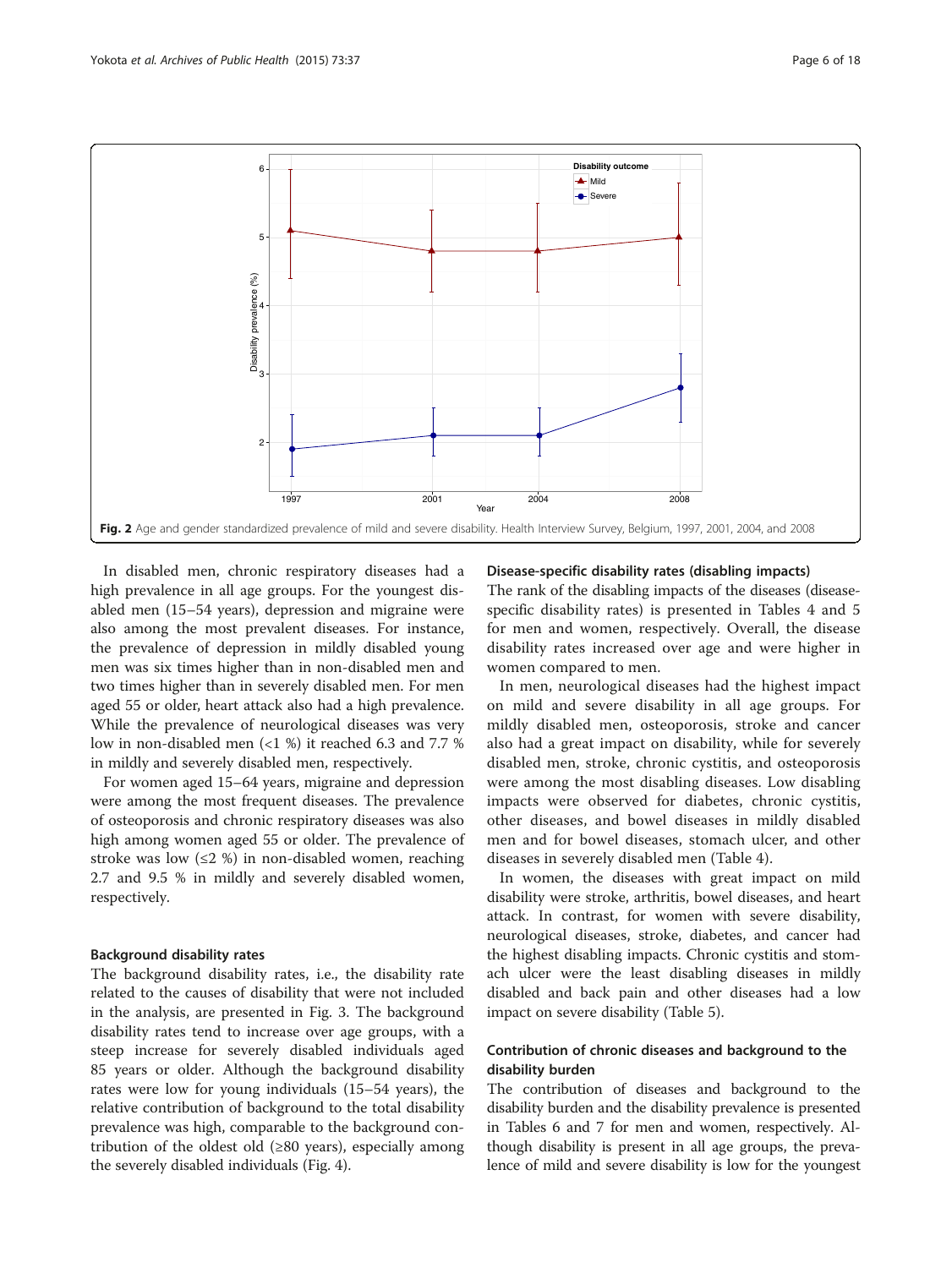n: number of individuals

Arthritis: osteoarthritis and rheumatoid arthritis; chronic respiratory diseases: asthma, chronic bronchitis, chronic obstructive pulmonary disease, emphysema; neurological diseases: epilepsy and Parkinson's disease

individuals (15–54 years). The prevalence of mild disability was higher than severe disability for individuals aged 15–79 years. However, among the oldest old  $(\geq 80 \text{ years})$ , different patterns were observed: no difference in the prevalence of mild and severe disability was observed among men, whilst in women the prevalence of severe disability reaches substantial levels (51 %), exceeding the prevalence of mild disability in this age group.

The relative background contribution was high for all disability severity levels and age groups in men and women (Fig. [4](#page-13-0)). For severely disabled individuals, more than 50 % of the disability burden was attributed to background in the youngest (15–54 years) and oldest (≥80 years) individuals (Fig. [4](#page-13-0)).

### Men - mild disability

For mildly disabled men aged below 65 years, low back pain and arthritis were the main contributors to the

disability burden. These two musculoskeletal diseases accounted for 29 and 35 % for the disability burden in mildly disabled men aged 15–54 years and 55–64 years, respectively (Table [6](#page-10-0) and Fig. [4\)](#page-13-0). Depression and heart attack were also important contributors for mildly disabled men aged 15–54 years and 55–64 years, respectively. In mildly disabled men at older ages (≥65 years) arthritis, heart attack, low back pain, and chronic respiratory diseases contributed most to the disability burden. Stroke  $(\leq 3 \%)$  and bowel diseases  $(\leq 0.5 \%)$  showed a low contribution to the mild disability prevalence in men (Table [6](#page-10-0) and Fig. [4\)](#page-13-0).

#### Men - severe disability

In men with severe disability, chronic respiratory diseases were the main contributor to the disability burden in all age groups. Disability prevalence attributable to chronic respiratory diseases varied from 13 % in men

| <b>Diseases</b>              | $15-54$ years |      |        | 55-64 years  |      |        | 65-79 years  |      |        | $\geq$ 80 years |      |        |
|------------------------------|---------------|------|--------|--------------|------|--------|--------------|------|--------|-----------------|------|--------|
|                              | Not disabled  | Mild | Severe | Not disabled | Mild | Severe | Not disabled | Mild | Severe | Not disabled    | Mild | Severe |
| n                            | 10806         | 284  | 131    | 1966         | 177  | 72     | 1905         | 440  | 188    | 524             | 276  | 250    |
| Chronic respiratory diseases | 4.9           | 13.4 | 10.2   | 7.9          | 22.0 | 30.3   | 12.3         | 30.1 | 28.6   | 11.8            | 25.3 | 36.3   |
| <b>Diabetes</b>              | 1.1           | 3.5  | 4.9    | 5.8          | 10.3 | 27.7   | 10.1         | 14.6 | 8.4    | 8.0             | 11.6 | 14.7   |
| Cancer                       | 0.3           | 2.2  | 0.2    | 1.5          | 4.8  | 4.0    | 4.1          | 6.3  | 6.9    | 2.6             | 8.9  | 4.0    |
| Depression                   | 3.8           | 22.1 | 9.5    | 4.1          | 8.5  | 11.4   | 3.7          | 7.1  | 18.4   | 3.5             | 3.0  | 8.7    |
| Neurological diseases        | 0.5           | 5.6  | 7.1    | 0.4          | 1.0  | 7.7    | 0.8          | 6.3  | 4.9    | 0.8             | 6.0  | 6.4    |
| Stomach ulcer                | 2.2           | 10.0 | 5.2    | 3.9          | 16.1 | 6.1    | 4.6          | 8.9  | 7.2    | 4.2             | 9.1  | 4.6    |
| Bowel diseases               | 1.7           | 8.4  | 6.6    | 2.8          | 5.6  | 6.4    | 3.6          | 4.4  | 6.0    | 3.9             | 5.3  | 9.7    |
| Chronic kidney diseases      | 1.1           | 2.9  | 1.5    | 1.5          | 3.4  | 8.8    | 2.6          | 5.0  | 4.4    | 1.1             | 4.2  | 1.9    |
| Liver diseases               | 0.5           | 4.1  | 0.0    | 0.9          | 0.5  | 0.5    | 0.7          | 4.4  | 0.5    | 0.3             | 1.2  | 1.4    |
| Gall-stones                  | 0.2           | 0.9  | 3.1    | 0.5          | 0.4  | 1.7    | 1.0          | 1.8  | 4.1    | 2.4             | 0.5  | 3.3    |
| Glaucoma                     | 0.8           | 2.8  | 2.8    | 1.9          | 3.9  | 5.2    | 3.3          | 7.2  | 4.5    | 4.3             | 5.2  | 8.5    |
| Cataract                     | 0.1           | 1.2  | 0.0    | 0.7          | 5.0  | 11.7   | 4.9          | 5.8  | 13.1   | 9.1             | 17.0 | 14.0   |
| Migraine                     | 5.7           | 19.7 | 9.8    | 4.5          | 8.7  | 12.6   | 2.9          | 4.4  | 4.3    | 3.0             | 5.5  | 6.6    |
| Thyroid problems             | 0.7           | 2.3  | 2.7    | 2.2          | 5.5  | 1.0    | 2.6          | 4.3  | 7.5    | 2.1             | 3.0  | 2.0    |
| Chronic skin diseases        | 2.8           | 5.1  | 5.5    | 2.5          | 7.2  | 6.2    | 4.0          | 2.3  | 5.1    | 3.1             | 4.9  | 9.0    |
| Chronic cystitis             | 0.3           | 1.1  | 6.9    | 0.9          | 2.9  | 0.6    | 1.9          | 4.3  | 8.6    | 2.2             | 4.4  | 10.0   |
| Cardiovascular diseases      |               |      |        |              |      |        |              |      |        |                 |      |        |
| Heart attack                 | 0.9           | 6.9  | 6.3    | 6.7          | 24.7 | 18.4   | 12.1         | 22.7 | 25.9   | 16.4            | 31.0 | 21.9   |
| Stroke                       | 0.2           | 1.6  | 3.0    | 0.5          | 2.9  | 9.9    | 1.6          | 1.3  | 8.4    | 3.0             | 7.1  | 9.9    |
| Musculoskeletal diseases     |               |      |        |              |      |        |              |      |        |                 |      |        |
| Low back pain                | 10.2          | 39.6 | 26.2   | 13.6         | 46.1 | 34.1   | 16.2         | 26.4 | 16.5   | 11.6            | 13.2 | 17.0   |
| Osteoporosis                 | 0.2           | 7.1  | 4.3    | 1.6          | 3.0  | 2.1    | 2.2          | 7.8  | 10.1   | 3.8             | 4.1  | 12.7   |
| Arthritis                    | 6.4           | 23.0 | 14.0   | 20.4         | 42.1 | 38.9   | 24.8         | 41.2 | 45.8   | 22.2            | 45.2 | 48.9   |

<span id="page-6-0"></span>Table 2 Prevalence of chronic diseases in men according to disability severity. Health Interview Survey, Belgium, 1997, 2001, 2004, and 2008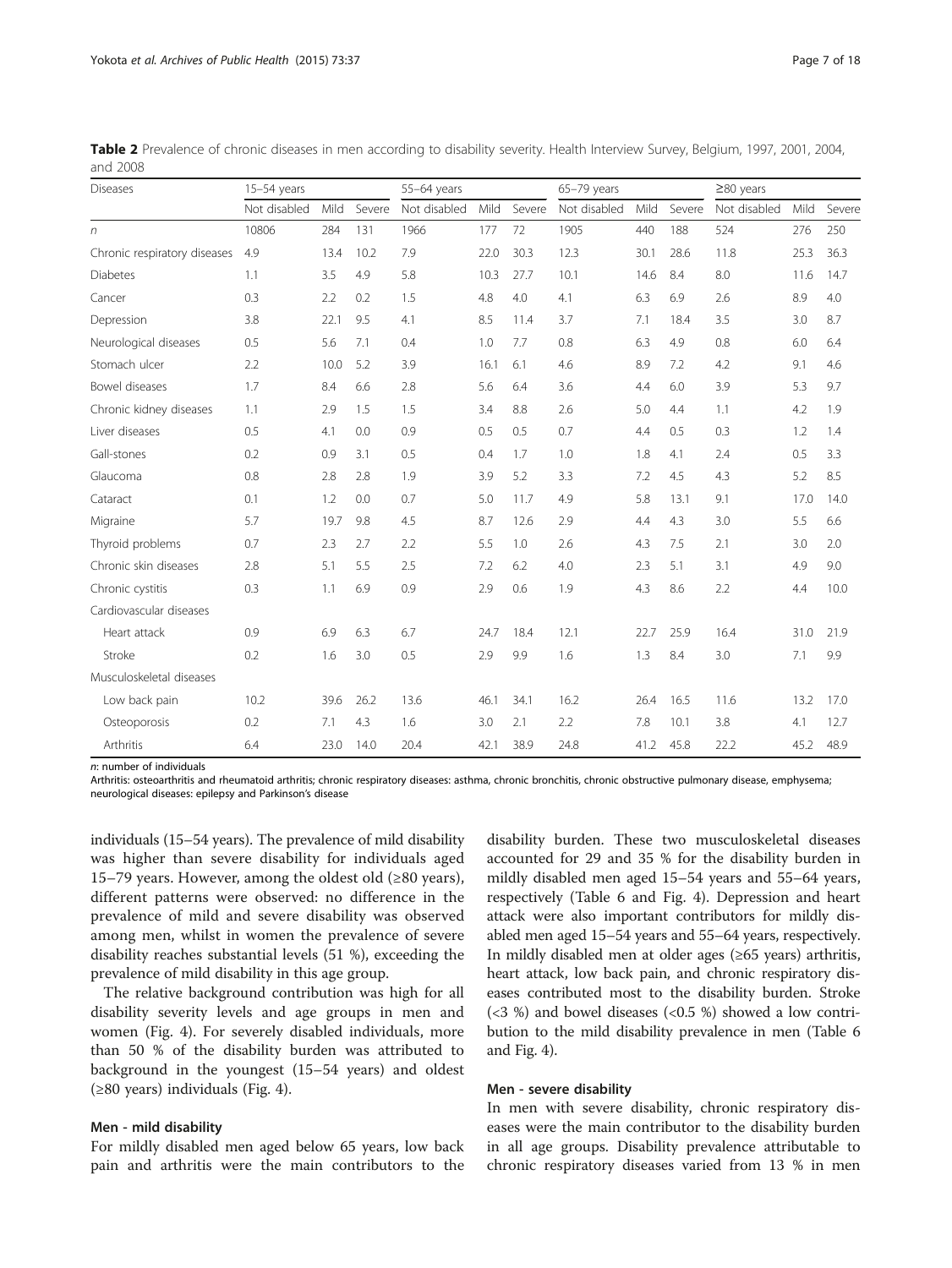| <b>Diseases</b>              | $15-54$ years |      |        | 55-64 years  |      |        | $65-79$ years |      |        | $\geq$ 80 years |      |        |
|------------------------------|---------------|------|--------|--------------|------|--------|---------------|------|--------|-----------------|------|--------|
|                              | Not disabled  | Mild | Severe | Not disabled | Mild | Severe | Not disabled  | Mild | Severe | Not disabled    | Mild | Severe |
| n                            | 10732         | 393  | 140    | 1950         | 247  | 78     | 2100          | 657  | 344    | 688             | 593  | 858    |
| Chronic respiratory diseases | 6.0           | 20.7 | 15.4   | 6.9          | 16.0 | 15.2   | 7.9           | 21.3 | 24.4   | 7.9             | 10.5 | 15.1   |
| <b>Diabetes</b>              | 1.2           | 5.0  | 3.1    | 4.9          | 12.2 | 14.0   | 8.0           | 12.2 | 18.3   | 5.6             | 8.9  | 11.1   |
| Cancer                       | 0.7           | 3.7  | 3.2    | 2.1          | 6.1  | 5.7    | 4.1           | 4.2  | 8.1    | 1.9             | 2.9  | 6.0    |
| Depression                   | 6.0           | 21.7 | 14.5   | 7.2          | 24.0 | 21.3   | 6.7           | 14.4 | 17.6   | 3.9             | 7.2  | 11.2   |
| Neurological diseases        | 0.6           | 2.0  | 12.0   | 1.2          | 3.2  | 3.2    | 0.5           | 2.2  | 8.4    | 1.6             | 1.8  | 6.5    |
| Stomach ulcer                | 2.2           | 9.5  | 2.7    | 4.3          | 9.8  | 18.0   | 4.3           | 9.7  | 10.1   | 3.4             | 5.7  | 10.7   |
| Bowel diseases               | 2.4           | 14.1 | 6.9    | 3.7          | 9.3  | 18.7   | 4.7           | 11.0 | 15.2   | 1.8             | 7.4  | 7.7    |
| Chronic kidney diseases      | 1.1           | 3.7  | 1.1    | 1.3          | 1.3  | 6.6    | 0.8           | 5.7  | 6.7    | 0.9             | 1.6  | 4.0    |
| Liver diseases               | 0.4           | 1.7  | 1.0    | 0.8          | 1.7  | 2.1    | 1.5           | 2.1  | 2.6    | 0.2             | 1.5  | 2.0    |
| Gall-stones                  | 0.6           | 1.5  | 0.7    | 1.2          | 1.4  | 4.1    | 1.9           | 2.5  | 8.0    | 1.5             | 4.0  | 3.4    |
| Glaucoma                     | 0.6           | 1.0  | 0.7    | 3.1          | 9.0  | 6.1    | 4.9           | 7.5  | 10.0   | 5.4             | 8.8  | 8.3    |
| Cataract                     | 0.2           | 1.1  | 0.3    | 1.0          | 1.6  | 8.0    | 8.2           | 12.8 | 12.1   | 16.5            | 15.0 | 15.4   |
| Migraine                     | 15.5          | 29.8 | 24.6   | 10.9         | 26.9 | 25.7   | 7.8           | 13.5 | 18.8   | 5.9             | 5.7  | 9.9    |
| Thyroid problems             | 4.6           | 11.5 | 7.8    | 8.8          | 9.5  | 10.4   | 9.5           | 12.3 | 14.6   | 4.7             | 10.7 | 12.0   |
| Chronic skin diseases        | 3.4           | 5.7  | 0.4    | 2.9          | 8.2  | 2.9    | 3.2           | 4.9  | 3.8    | 3.2             | 1.5  | 7.5    |
| Chronic cystitis             | 1.9           | 4.4  | 4.0    | 2.4          | 3.5  | 9.9    | 2.3           | 7.2  | 8.0    | 2.9             | 5.7  | 8.7    |
| Cardiovascular diseases      |               |      |        |              |      |        |               |      |        |                 |      |        |
| Heart attack                 | 0.7           | 4.7  | 0.9    | 2.9          | 7.4  | 8.4    | 7.1           | 14.5 | 15.8   | 7.5             | 13.1 | 20.7   |
| Stroke                       | 0.1           | 2.7  | 4.0    | 0.9          | 2.7  | 5.1    | 1.0           | 4.0  | 7.6    | 2.1             | 2.6  | 9.5    |
| Musculoskeletal diseases     |               |      |        |              |      |        |               |      |        |                 |      |        |
| Low back pain                | 9.7           | 40.8 | 18.9   | 16.2         | 46.4 | 40.6   | 19.7          | 35.4 | 39.1   | 15.0            | 26.7 | 23.9   |
| Osteoporosis                 | 1.4           | 4.3  | 7.7    | 9.9          | 16.8 | 28.7   | 16.8          | 27.2 | 27.6   | 13.4            | 25.4 | 28.1   |
| Arthritis                    | 7.6           | 37.8 | 20.5   | 27.8         | 63.6 | 61.6   | 41.5          | 67.7 | 70.0   | 40.9            | 58.8 | 65.8   |

<span id="page-7-0"></span>Table 3 Prevalence of chronic diseases in women according to disability severity. Health Interview Survey, Belgium, 1997, 2001, 2004, and 2008

n: number of individuals

Arthritis: osteoarthritis and rheumatoid arthritis; chronic respiratory diseases: asthma, chronic bronchitis, chronic obstructive pulmonary disease, emphysema; neurological diseases: epilepsy and Parkinson's disease

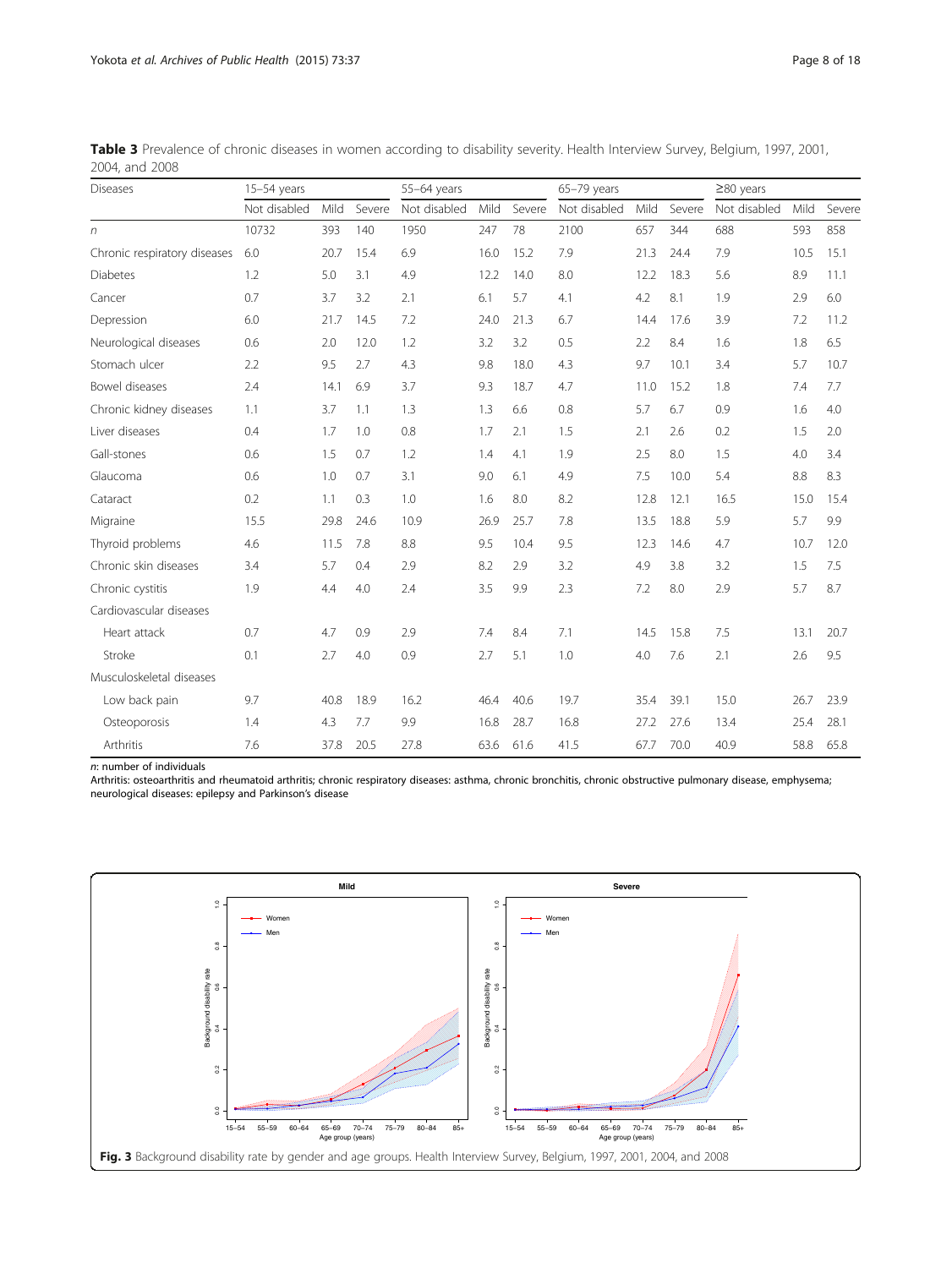| Rank           |                                    |      |                    |                                    |         |                | Mild disability                    |      |                    |                                    |      |                      |
|----------------|------------------------------------|------|--------------------|------------------------------------|---------|----------------|------------------------------------|------|--------------------|------------------------------------|------|----------------------|
|                | $15-54$ years                      |      |                    | 55-64 years                        |         |                | $65-79$ years                      |      |                    | $≥80$ years                        |      |                      |
|                | <b>Diseases</b>                    | Rate | 95 % CI            | <b>Diseases</b>                    | Rate    | 95 % CI        | <b>Diseases</b>                    | Rate | 95 % CI            | <b>Diseases</b>                    | Rate | 95 % CI              |
| $\mathbf{1}$   | Neurological<br>diseases           | 0.24 | 0.11;0.39          | Neurological<br>diseases           | 0.49    | 0.22;0.88      | Neurological<br>diseases           |      | 0.57 0.23;0.95     | Neurological<br>diseases           | 0.84 | 0.28;1.34            |
| $\overline{2}$ | Osteoporosis                       | 0.14 | 0.06;0.25          | Osteoporosis                       | 0.28    | 0.14;0.54      | Osteoporosis                       |      | 0.33 0.15;0.58     | Osteoporosis                       | 0.48 | 0.18;0.77            |
| 3              | Stroke                             | 0.08 | 0.00;0.19          | Stroke                             | 0.16    | 0.00;0.42      | Stroke                             | 0.19 | 0.00;0.42          | Stroke                             | 0.28 | 0.00;0.61            |
| 4              | Cancer                             | 0.07 | 0.01;0.15          | Cancer                             | 0.15    | 0.02;0.31      | Cancer                             |      | 0.18 0.02;0.32     | Cancer                             | 0.26 | 0.03;0.45            |
| 5              | Heart attack                       | 0.07 | 0.04;0.12          | Heart attack                       | 0.15    | 0.08;0.25      | Heart attack                       | 0.17 | 0.09;0.25          | Heart attack                       | 0.25 | 0.11;0.37            |
| 6              | Depression                         | 0.05 | 0.03;0.09          | Depression                         | 0.11    | 0.06;0.20      | Depression                         | 0.13 | 0.06;0.21          | Depression                         | 0.19 | 0.07;0.31            |
| 7              | Low back pain                      | 0.05 | 0.04;0.07          | Low back pain                      | 0.11    | 0.07;0.17      | Low back pain                      |      | $0.12$ $0.07;0.18$ | Low back pain                      | 0.18 | 0.08;0.26            |
| 8              | Stomach ulcer                      | 0.05 | 0.02;0.08          | Stomach ulcer                      | 0.10    | 0.04;0.20      | Stomach ulcer                      |      | 0.12 0.04;0.22     | Stomach ulcer                      |      | 0.17 0.05;0.31       |
| 9              | Chronic<br>respiratory<br>diseases | 0.04 | 0.02;0.06          | Chronic<br>respiratory<br>diseases | 0.08    | 0.04;0.15      | Chronic<br>respiratory<br>diseases |      | $0.10$ $0.04;0.16$ | Chronic<br>respiratory<br>diseases | 0.14 | 0.05;0.23            |
| 10             | Arthritis                          | 0.03 | 0.02;0.05          | Arthritis                          | 0.07    | 0.05;0.11      | Arthritis                          | 0.08 | 0.04;0.13          | Arthritis                          | 0.12 | 0.05;0.20            |
| 11             | <b>Diabetes</b>                    | 0.01 | 0.00;0.04          | Diabetes                           | 0.02    | 0.00;0.07      | <b>Diabetes</b>                    |      | 0.03 0.00;0.09     | Chronic cystitis                   | 0.10 | $-0.02;0.27$         |
| 12             | Chronic cystitis                   | 0.03 | $-0.01;0.09$       | Other diseases <sup>a</sup>        | 0.01    | 0.00;0.04      | Other diseases <sup>a</sup>        |      | 0.02 0.00;0.04     | <b>Diabetes</b>                    | 0.04 | $-0.01;0.12$         |
| 13             | Bowel diseases                     | 0.01 | $-0.01;0.04$       | Chronic cystitis                   | 0.06    | $-0.01;0.19$   | Chronic cystitis                   |      | $0.07 -0.01;0.20$  | Bowel diseases                     | 0.02 | $-0.03;0.13$         |
| 14             | Other diseases <sup>a</sup>        | 0.01 | 0.00;0.01          | Bowel diseases                     | 0.01    | $-0.02;0.09$   | Bowel diseases                     | 0.01 | $-0.02;0.10$       | Other diseases <sup>a</sup>        | 0.02 | $-0.01;0.05$         |
| Rank           |                                    |      |                    |                                    |         |                | Severe Disability                  |      |                    |                                    |      |                      |
|                | 55-64 years                        |      |                    | 55-64 years                        |         |                | $65-79$ years                      |      |                    | $\geq$ 80 years                    |      |                      |
|                | <b>Diseases</b>                    | Rate | 95 % CI            | <b>Diseases</b>                    | Rate    | 95 % CI        | Diseases                           | Rate | 95 % CI            | <b>Diseases</b>                    | Rate | 95 % CI              |
| 1              | Neurological<br>diseases           |      | $0.12$ $0.05;0.21$ | Neurological<br>diseases           | 0.30    | 0.10;0.52      | Neurological<br>diseases           |      | 0.34 0.15;0.71     | Neurological<br>diseases           |      | $0.72$ $0.27;1.31$   |
| $\overline{2}$ | Stroke                             | 0.09 | 0.03;0.20          | Stroke                             | 0.23    | 0.08;0.40      | Stroke                             |      | 0.26 0.13;0.49     | Stroke                             |      | 0.54 0.24;0.98       |
| 3              | Chronic cystitis                   | 0.07 | 0.00;0.20          | Chronic cystitis                   | 0.18    | 0.01;0.35      | Chronic cystitis                   |      | 0.20 0.01;0.42     | Chronic cystitis                   |      | 0.42 0.02;0.85       |
| $\overline{4}$ | Osteoporosis                       | 0.05 | 0.00;0.13          | Osteoporosis                       |         | 0.12 0.01;0.24 | Osteoporosis                       |      | 0.14 0.01;0.32     | Osteoporosis                       | 0.29 | 0.02;0.62            |
| 5              | Chronic<br>respiratory<br>diseases |      | 0.02 0.01;0.04     | Chronic<br>respiratory<br>diseases |         | 0.06 0.02;0.10 | Chronic<br>respiratory<br>diseases |      | 0.07 0.03;0.13     | Chronic<br>respiratory<br>diseases |      | 0.14 0.05;0.27       |
| 6              | Depression                         | 0.02 | 0.00;0.04          | Heart attack                       | 0.06    | 0.01;0.10      | Heart attack                       | 0.06 | 0.02;0.14          | Heart attack                       | 0.14 | 0.04;0.25            |
| 7              | Heart attack                       | 0.02 | 0.01;0.05          | Depression                         | 0.04    | 0.00;0.10      | Depression                         | 0.05 | 0.00;0.18          | Depression                         | 0.10 | 0.00;0.29            |
| 8              | <b>Diabetes</b>                    | 0.01 | 0.00;0.03          | Diabetes                           | 0.03    | 0.00;0.07      | Diabetes                           |      | 0.04 0.01;0.08     | Diabetes                           | 0.08 | 0.01;0.17            |
| 9              | Cancer                             | 0.01 | 0.00;0.03          | Low back pain                      | 0.02    | 0.00;0.04      | Low back pain                      |      | 0.03 0.01;0.05     | Low back pain                      | 0.06 | 0.02;0.11            |
| 10             | Low back pain                      | 0.01 | 0.00;0.02          | Arthritis                          | 0.02    | 0.00;0.03      | Arthritis                          |      | 0.02 0.00;0.05     | Arthritis                          | 0.04 | 0.00;0.10            |
| 11             | Bowel diseases                     | 0.01 | 0.00;0.02          | Cancer                             | 0.02    | 0.00;0.06      | Cancer                             | 0.02 | $-0.01;0.08$       | Cancer                             | 0.05 | $-0.01;0.15$         |
| 12             | Arthritis                          | 0.01 | 0.00;0.02          | Bowel diseases                     | 0.01    | $-0.01;0.05$   | Bowel diseases                     |      | $0.02 -0.01;0.07$  | Bowel diseases                     | 0.03 | $-0.02;0.13$         |
| 13             | Other diseases <sup>a</sup>        | 0.00 | 0.00;0.01          | Other diseases <sup>a</sup>        | 0.00    | $-0.01;0.02$   | Other diseases <sup>a</sup>        |      | $0.00 -0.01; 0.03$ | Other diseases <sup>a</sup>        | 0.01 | $-0.02;0.05$         |
| 14             | Stomach ulcer                      | 0.00 |                    | -0.01;0.00 Stomach ulcer           | $-0.01$ | $-0.01;0.01$   | Stomach ulcer                      |      |                    | $-0.01$ $-0.02;0.01$ Stomach ulcer |      | $-0.02$ $-0.03;0.02$ |

<span id="page-8-0"></span>Table 4 Rank of disease-specific disability rates (disabling impacts) according to disability severity in men. Health Interview Survey, Belgium, 1997, 2001, 2004, and 2008

Arthritis: osteoarthritis and rheumatoid arthritis; chronic respiratory diseases: asthma, chronic bronchitis, chronic obstructive pulmonary disease, emphysema; neurological diseases: epilepsy and Parkinson's disease <sup>a</sup>

<sup>a</sup>Other diseases: kidney diseases, liver diseases, gall-stones, glaucoma, cataract, thyroid problems, skin diseases, and migraine

aged 55–64 years to 7 % in men aged 85 and older. In the youngest severely disabled men, low back pain, neurological diseases, and depression were also important contributors, while for men aged 55–79 years,

arthritis and heart attack were among the main contributors. For the oldest severely disabled men (≥80 years) heart attack and stroke were also important contributors to the disability burden (Table [6](#page-10-0) and Fig. [4\)](#page-13-0).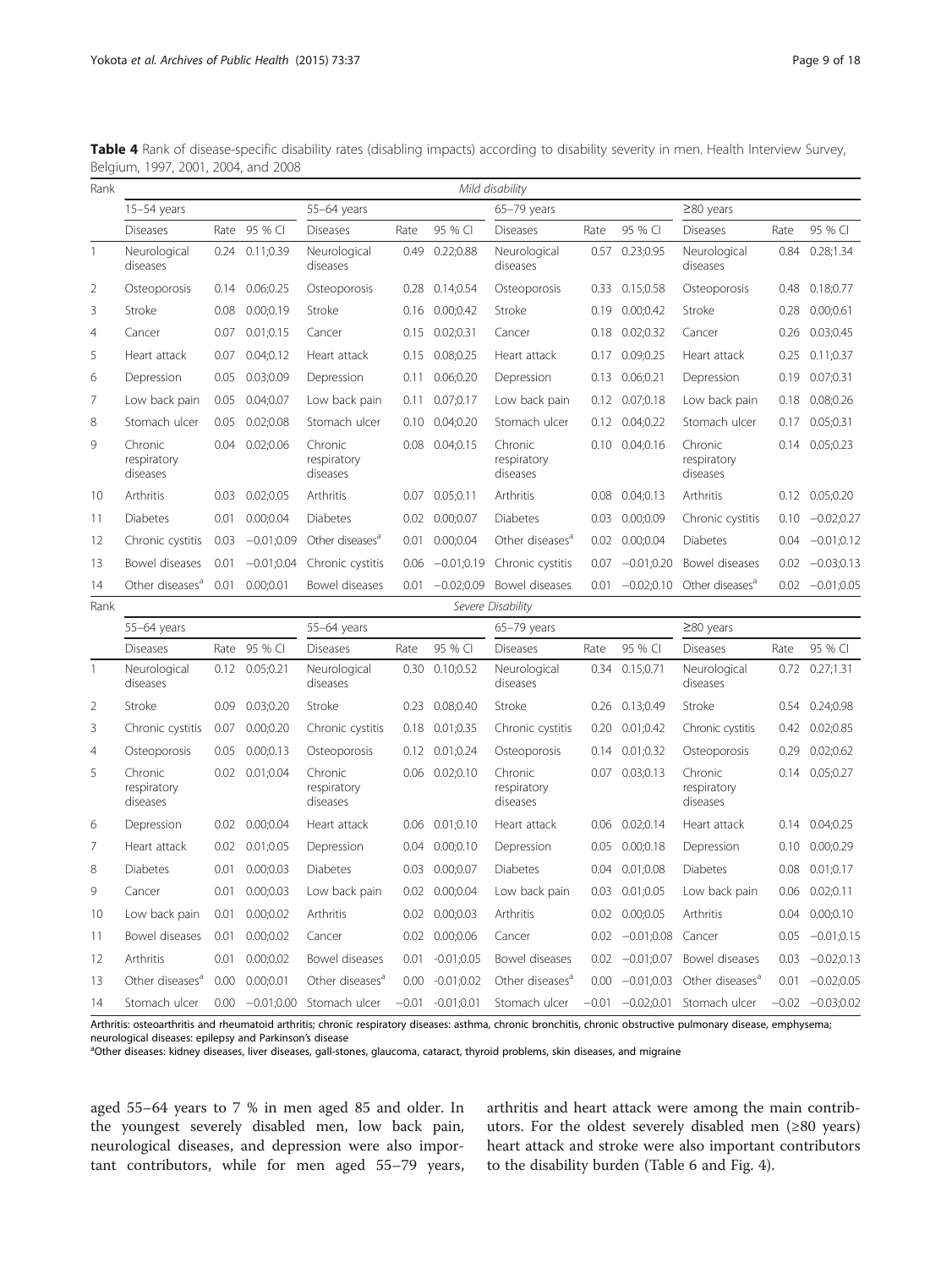| Rank           |                                    |         |                    |                                    |         |                   | Mild disability                    |      |                   |                                               |         |                    |
|----------------|------------------------------------|---------|--------------------|------------------------------------|---------|-------------------|------------------------------------|------|-------------------|-----------------------------------------------|---------|--------------------|
|                | $15-54$ years                      |         |                    | 55-64 years                        |         |                   | 65-79 years                        |      |                   | $\geq$ 80 years                               |         |                    |
|                | <b>Diseases</b>                    | Rate    | 95 % CI            | <b>Diseases</b>                    | Rate    | 95 % CI           | <b>Diseases</b>                    | Rate | 95 % CI           | <b>Diseases</b>                               | Rate    | 95 % CI            |
| 1              | Stroke                             | 0.16    | 0.05;0.37          | Stroke                             | 0.28    | 0.09;0.59         | Stroke                             | 0.34 | 0.10;0.74         | Stroke                                        | 0.50    | 0.14;1.02          |
| 2              | Arthritis                          | 0.08    | 0.05:0.11          | Arthritis                          | 0.13    | 0.09;0.18         | Arthritis                          |      | 0.16 0.12:0.22    | Arthritis                                     |         | 0.24 0.14;0.31     |
| 3              | Heart attack                       | 0.07    | 0.02;0.12          | Bowel diseases                     |         | 0.12 0.04;0.21    | Bowel diseases                     | 0.15 | 0.06;0.29         | Bowel diseases                                |         | 0.22 0.07;0.39     |
| $\overline{4}$ | Bowel diseases                     | 0.07    | 0.03;0.13          | Heart attack                       | 0.11    | 0.04;0.20         | Heart attack                       |      | 0.14 0.05;0.24    | Heart attack                                  | 0.20    | 0.06;0.35          |
| 5              | Low back pain                      | 0.06    | 0.04;0.08          | Low back pain                      | 0.10    | 0.06;0.15         | Low back pain                      | 0.12 | 0.08;0.18         | Low back pain                                 | 0.18    | 0.09;0.26          |
| 6              | Chronic<br>respiratory<br>diseases | 0.05    | 0.03;0.07          | <b>Diabetes</b>                    | 0.09    | 0.03;0.16         | <b>Diabetes</b>                    |      | 0.11 0.03;0.20    | <b>Diabetes</b>                               |         | 0.16 0.04:0.29     |
| 7              | <b>Diabetes</b>                    |         | 0.05 0.01;0.10     | Chronic<br>respiratory<br>diseases |         | 0.08 0.04:0.13    | Chronic<br>respiratory<br>diseases |      | 0.10 0.05;0.17    | Chronic<br>respiratory<br>diseases            |         | 0.15 0.07;0.24     |
| 8              | Cancer                             |         | 0.04 0.00;0.10     | Depression                         | 0.08    | 0.03:0.13         | Cancer                             | 0.09 | 0.01;0.20         | Depression                                    |         | 0.14 0.05;0.23     |
| 9              | Depression                         | 0.04    | 0.02;0.07          | Cancer                             | 0.07    | 0.01;0.17         | Depression                         | 0.09 | 0.04;0.17         | Cancer                                        | 0.13    | 0.01;0.28          |
| 10             | Other diseases <sup>a</sup>        |         | 0.01 0.00;0.02     | Other diseases <sup>a</sup>        |         | 0.01 0.00:0.03    | Other diseases <sup>a</sup>        | 0.02 | 0.00;0.04         | Other diseases <sup>a</sup>                   | 0.02    | 0.00;0.05          |
| 11             | Neurological<br>diseases           | 0.04    | $-0.01;0.13$       | Neurological<br>diseases           | 0.07    | $-0.02;0.23$      | Neurological<br>diseases           | 0.08 | $-0.02:0.29$      | Neurological<br>diseases                      | 0.12    | $-0.03;0.38$       |
| 12             | Osteoporosis                       | 0.01    | $-0.01:0.03$       | Osteoporosis                       |         | $0.02 -0.02:0.05$ | Osteoporosis                       |      | $0.02 -0.02:0.07$ | Osteoporosis                                  | 0.03    | $-0.03;0.10$       |
| 13             | Stomach ulcer                      | 0.01    |                    | $-0.01;0.05$ Stomach ulcer         | 0.02    |                   | -0.02;0.08 Stomach ulcer           |      | $0.02 -0.03;0.11$ | Stomach ulcer                                 | 0.03    | $-0.04;0.14$       |
| 14             | Chronic cystitis                   | $-0.01$ |                    | -0.01;0.03 Chronic cystitis        | $-0.02$ |                   | $-0.02;0.05$ Chronic cystitis      |      |                   | $-0.02$ $-0.03;0.06$ Chronic cystitis         | $-0.03$ | $-0.04;0.08$       |
| Rank           |                                    |         |                    |                                    |         |                   | Severe Disability                  |      |                   |                                               |         |                    |
|                | 15-54 years                        |         |                    | 55-64 years                        |         |                   | 65-79 years                        |      |                   | $\geq$ 80 years                               |         |                    |
|                | <b>Diseases</b>                    | Rate    | 95 % CI            | <b>Diseases</b>                    | Rate    | 95 % CI           | <b>Diseases</b>                    | Rate | 95 % CI           | <b>Diseases</b>                               | Rate    | 95 % CI            |
| 1              | Neurological<br>diseases           |         | 0.12 0.04;0.27     | Neurological<br>diseases           | 0.22    | 0.11;0.45         | Neurological<br>diseases           | 0.77 | 0.35;1.24         | Neurological<br>diseases                      | 1.61    | 0.94;3.12          |
| 2              | Stroke                             | 0.09    | 0.03;0.19          | Stroke                             | 0.17    | 0.07;0.34         | Stroke                             | 0.59 | 0.25;0.89         | Stroke                                        | 1.23    | 0.68;2.26          |
| 3              | <b>Diabetes</b>                    |         | 0.02 0.01;0.03     | <b>Diabetes</b>                    | 0.03    | 0.01;0.07         | Diabetes                           | 0.11 | 0.04;0.18         | Diabetes                                      | 0.22    | 0.10;0.46          |
| 4              | Cancer                             |         | 0.02 0.00;0.05     | Cancer                             | 0.03    | 0.00;0.10         | Cancer                             |      | 0.10 0.00;0.26    | Cancer                                        |         | 0.22 0.01;0.70     |
| 5              | Chronic<br>respiratory<br>diseases | 0.01    | 0.00;0.02          | Chronic cystitis                   |         | 0.03 0.00;0.08    | Chronic cystitis                   | 0.09 | 0.01;0.22         | Chronic cystitis                              | 0.19    | 0.03;0.57          |
| 6              | Depression                         | 0.01    | 0.00:0.02          | Bowel diseases                     | 0.03    | 0.00:0.07         | Bowel diseases                     | 0.09 | 0.00;0.20         | Bowel diseases                                | 0.19    | 0.01;0.50          |
| 7              | Chronic cystitis                   |         | 0.01 0.00;0.04     | Arthritis                          |         | 0.03 0.01;0.05    | Arthritis                          |      | 0.09 0.04;0.12    | Stomach ulcer                                 |         | 0.18 0.00:0.50     |
| 8              | Heart attack                       |         | 0.01 0.00;0.03     | Depression                         |         | 0.02 0.00;0.05    | Depression                         |      | 0.08 0.01;0.16    | Arthritis                                     |         | 0.18 0.10;0.35     |
| 9              | Low back pain                      |         | 0.01 0.00;0.02     | Heart attack                       |         | 0.02 0.00;0.05    | Stomach ulcer                      |      | 0.08 0.00;0.19    | Depression                                    |         | 0.16 0.02;0.42     |
| 10             | Osteoporosis                       | 0.01    | 0.00;0.02          | Osteoporosis                       |         | 0.02 0.00;0.04    | Heart attack                       |      | 0.07 0.00;0.15    | Heart attack                                  |         | 0.14 0.00;0.42     |
| 11             | Stomach ulcer                      | 0.01    | 0.00;0.03          | Stomach ulcer                      |         | 0.02 0.00;0.07    | Chronic<br>respiratory<br>diseases |      | 0.05 0.01;0.12    | Osteoporosis                                  |         | 0.11 0.02;0.26     |
| 12             | Bowel diseases                     |         | 0.01 0.00;0.03     | Chronic<br>respiratory<br>diseases |         | 0.01 0.00;0.04    | Low back pain                      |      | 0.05 0.01;0.09    | Chronic<br>respiratory<br>diseases            |         | 0.10 0.01;0.30     |
| 13             | Arthritis                          |         | 0.01 0.00;0.03     | Low back pain                      |         | 0.01 0.00;0.03    | Osteoporosis                       |      | 0.05 0.01;0.10    | Low back pain                                 |         | $0.10$ $0.01;0.23$ |
| 14             | Other diseases <sup>a</sup>        |         | $0.00$ $0.00;0.01$ | Other diseases <sup>a</sup>        |         | 0.00 0.00;0.01    | Other diseases <sup>a</sup>        |      |                   | $0.01$ -0.01;0.03 Other diseases <sup>a</sup> |         | $0.02 -0.02;0.10$  |
|                |                                    |         |                    |                                    |         |                   |                                    |      |                   |                                               |         |                    |

<span id="page-9-0"></span>Table 5 Rank of disease-specific disability rates (disabling impacts) according to disability severity in women. Health Interview Survey, Belgium, 1997, 2001, 2004, and 2008

Arthritis: osteoarthritis and rheumatoid arthritis; chronic respiratory diseases: asthma, chronic bronchitis, chronic obstructive pulmonary disease, emphysema; neurological diseases: epilepsy and Parkinson's disease <sup>a</sup>

<sup>a</sup>Other diseases: kidney diseases, liver diseases, gall-stones, glaucoma, cataract, thyroid problems, skin diseases, and migraine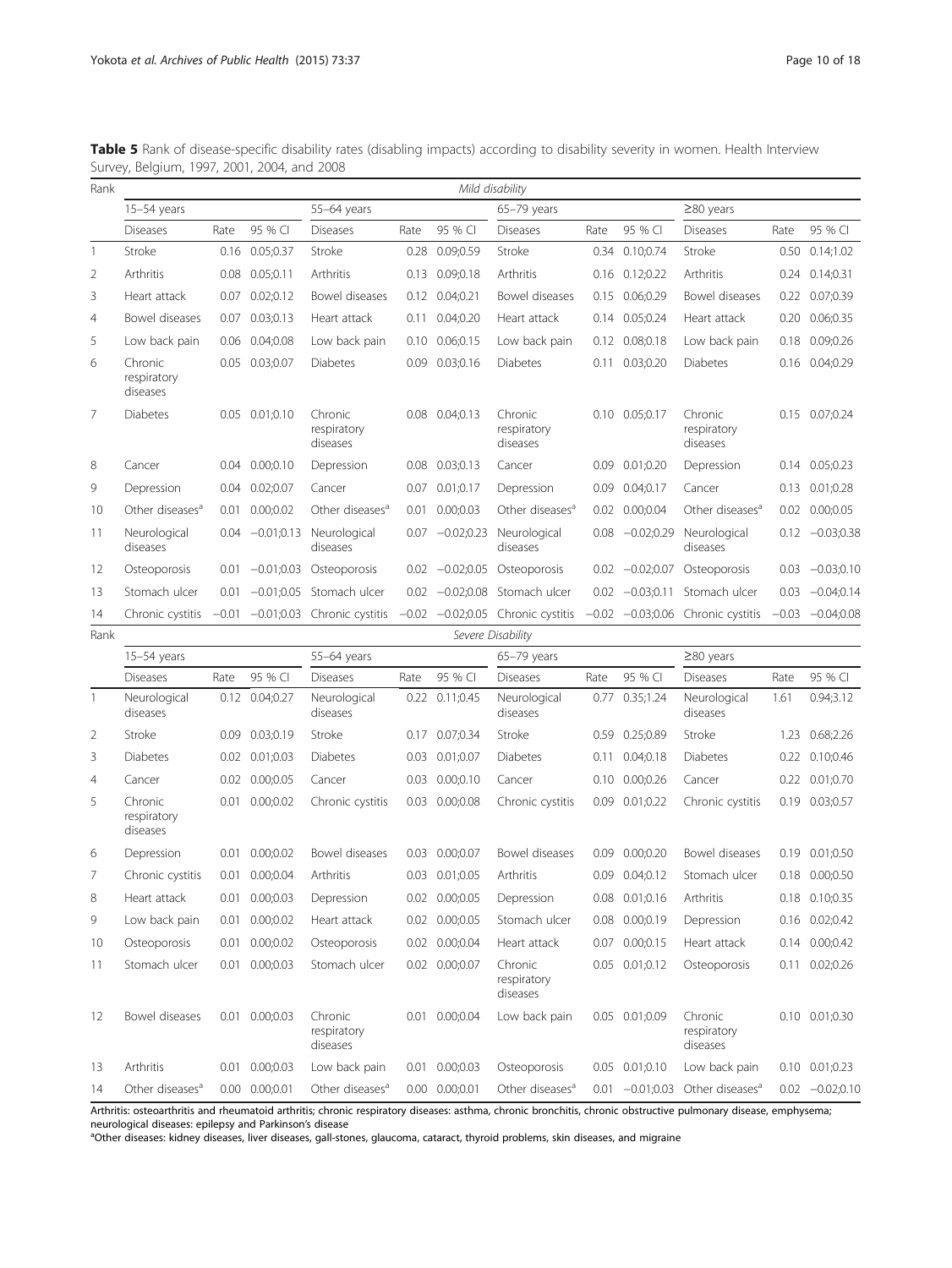<span id="page-10-0"></span>

| Table 6 Rank of absolute contribution of diseases and background to the prevalence of disability, according to disability severity in |  |
|---------------------------------------------------------------------------------------------------------------------------------------|--|
| men. Health Interview Survey, Belgium, 1997, 2001, 2004, and 2008                                                                     |  |

| Rank           |                                    |                   |                    |                                    |               |                   | Mild disability                               |               |                    |                                    |       |                   |
|----------------|------------------------------------|-------------------|--------------------|------------------------------------|---------------|-------------------|-----------------------------------------------|---------------|--------------------|------------------------------------|-------|-------------------|
|                | $15-54$ years                      |                   |                    | 55-64 vears                        |               |                   | 65-79 years                                   |               |                    | $\geq$ 80 years                    |       |                   |
|                | <b>Diseases</b>                    | %                 | 95 % CI            | <b>Diseases</b>                    | $\frac{0}{0}$ | 95 % CI           | <b>Diseases</b>                               | $\frac{0}{0}$ | 95 % CI            | <b>Diseases</b>                    | $\%$  | 95 % CI           |
| 1              | Background                         | 0.92              | 0.91;0.92          | Background                         | 1.81          | 1.77;1.86         | Background                                    | 7.86          | 7.57;8.17          | Background                         | 19.68 | 18.74;20.52       |
| 2              | Low back pain                      |                   | 0.52 0.36;0.70     | Low back pain                      | 1.66          | 0.99;2.45         | Arthritis                                     | 1.97          | 1.07;2.98          | Heart attack                       | 3.48  | 1.74;5.76         |
| 3              | Arthritis                          | 0.22              | 0.13;0.33          | Arthritis                          | 1.55          | 0.91;2.27         | Heart attack                                  | 1.91          | 1.10;2.80          | Arthritis                          |       | 2.57 1.21;4.38    |
| $\overline{4}$ | Depression                         | 0.21              | 0.11;0.35          | Heart attack                       | 1.10          | 0.55;1.74         | Low back pain                                 | 1.82          | 1.16;2.57          | Chronic<br>respiratory<br>diseases | 1.60  | 0.68;2.82         |
| 5              | Chronic<br>respiratory<br>diseases |                   | $0.20$ $0.11;0.30$ | Chronic<br>respiratory<br>diseases |               | 0.73 0.33;1.24    | Chronic<br>respiratory<br>diseases            |               | 1.26 0.58;2.04     | Low back pain                      |       | 1.43 0.78;2.27    |
| 6              | Neurological<br>diseases           |                   | 0.13 0.06;0.22     | Depression                         | 0.47          | 0.22;0.79         | Osteoporosis                                  |               | 0.77 0.32;1.38     | Neurological<br>diseases           |       | 1.15 0.30;2.54    |
| 7              | Stomach ulcer                      |                   | $0.11$ $0.04;0.19$ | Stomach ulcer                      |               | 0.47 0.17;0.84    | Neurological<br>diseases                      |               | $0.73$ $0.22;1.50$ | Osteoporosis                       |       | 1.06 0.42;1.93    |
| 8              | Heart attack                       | 0.07              | 0.03;0.13          | Osteoporosis                       | 0.41          | 0.19:0.67         | Cancer                                        | 0.60          | 0.10;1.18          | Cancer                             |       | 0.74 0.10;1.58    |
| 9              | Osteoporosis                       | 0.05              | 0.02;0.10          | Cancer                             | 0.24          | 0.04;0.49         | Stomach ulcer                                 |               | 0.50 0.19:0.87     | Stomach ulcer                      |       | 0.66 0.20;1.29    |
| 10             | <b>Diabetes</b>                    | 0.02              | 0.00;0.04          | Neurological<br>diseases           | 0.18          | 0.07;0.32         | Depression                                    | 0.44          | 0.22;0.72          | Depression                         | 0.40  | 0.14;0.78         |
| 11             | Cancer                             |                   | 0.02 0.00:0.05     | Stroke                             |               | 0.12 0.00;0.33    | Stroke                                        |               | 0.23 0.00;0.47     | Stroke                             |       | $0.82 -0.01;2.17$ |
| 12             | Chronic cystitis                   | 0.01              | 0.00;0.03          | Other diseases <sup>a</sup>        | 0.18          | $-0.05:0.47$      | Diabetes                                      | 0.32          | $-0.05;0.78$       | Other diseases <sup>a</sup>        |       | $0.33 -0.09;0.89$ |
| 13             | Stroke                             | 0.01              | 0.00;0.03          | Diabetes                           | 0.17          | $-0.03;0.42$      | Other diseases <sup>a</sup>                   | 0.25          | $-0.07;0.66$       | Diabetes                           |       | $0.32 -0.05;0.88$ |
| 14             | Bowel diseases                     | 0.01              | $-0.01;0.07$       | Chronic cystitis                   | 0.07          | $-0.01;0.17$      | Chronic cystitis                              | 0.15          | $-0.02;0.40$       | Chronic cystitis                   | 0.21  | $-0.04;0.61$      |
| 15             | Other diseases <sup>a</sup>        | 0.07              | $-0.02;0.16$       | Bowel diseases                     | 0.03          | $-0.05;0.24$      | Bowel diseases                                | 0.04          | $-0.07;0.30$       | Bowel diseases                     |       | $0.06 -0.10;0.41$ |
| $\overline{a}$ | Total disability<br>prevalence     | 2.57              | 2.24;2.94          | Total disability<br>prevalence     |               | 9.16 7.37;11.11   | Total disability<br>prevalence                |               | 18.84 16.18;21.47  | Total disability<br>prevalence     |       | 34.51 29.91;39.84 |
| Rank           |                                    |                   |                    |                                    |               |                   | Severe Disability                             |               |                    |                                    |       |                   |
|                | $15-54$ years                      |                   |                    | 55-64 years                        |               |                   | 65-79 years                                   |               |                    | $\geq$ 80 years                    |       |                   |
|                | <b>Diseases</b>                    |                   |                    | <b>Diseases</b>                    | %             | 95 % CI           | <b>Diseases</b>                               | %             | 95 % CI            | <b>Diseases</b>                    | $\%$  | 95 % CI           |
| 1              | Background                         | 0.64              | 0.64;0.64          | Background                         | 0.92          | 0.91;0.93         | Background                                    | 3.18          | 3.09;3.27          | Background                         | 17.37 | 16.28;18.47       |
| 2              | Chronic<br>respiratory<br>diseases | 0.11              | 0.05;0.18          | Chronic<br>respiratory<br>diseases | 0.43          | 0.15;0.81         | Chronic<br>respiratory<br>diseases            | 0.90          | 0.32:1.59          | Chronic<br>respiratory<br>diseases |       | 2.06 0.70;4.12    |
| 3              | Low back pain                      | 0.09              | 0.03;0.18          | Heart attack                       | 0.34          | 0.09:0.66         | Heart attack                                  | 0.88          | 0.25:1.78          | Heart attack                       | 1.85  | 0.57;3.46         |
| 4              | Depression                         |                   | 0.06 0.00;0.14     | Arthritis                          |               | 0.31 0.02;0.70    | Arthritis                                     |               | $0.55$ $0.03;1.30$ | Stroke                             |       | 1.63 0.65;3.01    |
| 5              | Neurological<br>diseases           |                   | 0.06 0.03;0.11     | Low back pain                      |               | 0.29 0.07;0.60    | Stroke                                        | 0.49          | 0.23;0.83          | Osteoporosis                       |       | 1.23 0.10;2.74    |
| 6              | Arthritis                          |                   | 0.04 0.00;0.10     | <b>Diabetes</b>                    |               | 0.19 0.02;0.45    | Low back pain                                 |               | 0.43 0.14;0.78     | Arthritis                          |       | 1.00 0.06;2.35    |
| 7              | Chronic cystitis                   |                   | 0.03 0.00;0.08     | Depression                         |               | 0.16 0.00;0.42    | Chronic cystitis                              |               | 0.38 0.03;0.82     | Neurological<br>diseases           |       | 0.99 0.39;1.91    |
| 8              | Heart attack                       |                   | 0.02 0.00;0.05     | Stroke                             |               | 0.15 0.05;0.31    | <b>Diabetes</b>                               |               | 0.36 0.05;0.70     | Chronic cystitis                   |       | 0.98 0.07;2.28    |
| 9              | Stroke                             | 0.02              | 0.00;0.04          | Osteoporosis                       |               | 0.15 0.01;0.31    | Osteoporosis                                  |               | 0.35 0.03;0.82     | <b>Diabetes</b>                    |       | 0.57 0.06;1.26    |
| 10             | Diabetes                           |                   | 0.01 0.00;0.04     | Neurological<br>diseases           |               | 0.15 0.04;0.35    | Neurological<br>diseases                      |               | 0.33 0.12;0.57     | Low back pain                      |       | 0.56 0.18;1.11    |
| 11             | Osteoporosis                       |                   | 0.01 0.00;0.03     | Chronic cystitis                   |               | 0.11 0.01;0.26    | Depression                                    |               | 0.27 0.00;0.87     | Depression                         |       | $0.38 -0.01;1.09$ |
| 12             | Cancer                             | 0.00 <sub>1</sub> | 0.00;0.01          | Cancer                             |               | $0.03 -0.01;0.09$ | Cancer                                        |               | $0.10 -0.03;0.31$  | Bowel diseases                     |       | $0.14 -0.09;0.60$ |
| 13             | Bowel diseases                     |                   | $0.01 -0.01; 0.04$ | Bowel diseases                     |               |                   | 0.03 $-0.02;0.15$ Other diseases <sup>a</sup> |               | $0.07 -0.19;0.48$  | Other diseases <sup>a</sup>        |       | $0.14 -0.34;0.94$ |
| 14             | Other diseases <sup>a</sup>        |                   | $0.01 -0.04;0.08$  | Other diseases <sup>a</sup>        |               |                   | 0.03 -0.10;0.22 Bowel diseases                |               | $0.06 -0.04;0.22$  | Cancer                             |       | $0.11 -0.03;0.36$ |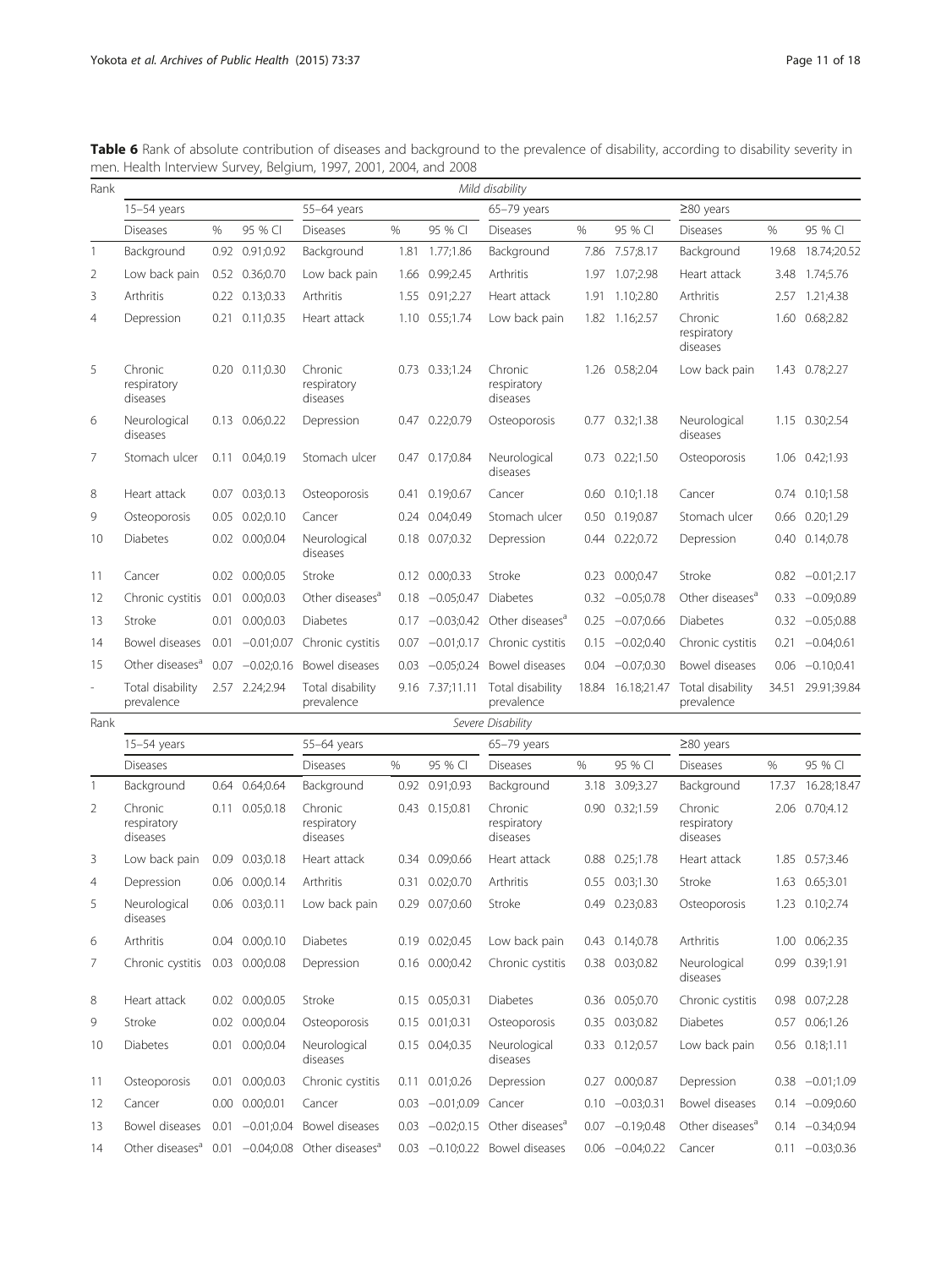Table 6 Rank of absolute contribution of diseases and background to the prevalence of disability, according to disability severity in men. Health Interview Survey, Belgium, 1997, 2001, 2004, and 2008 (Continued)

|        |            |  |            |  |            |  | Stomach ulcer 0.00 −0.01;0.01 Stomach ulcer −0.02 −0.04;0.02 Stomach ulcer −0.03 −0.09;0.03 Stomach ulcer −0.04 −0.13;0.07                        |  |
|--------|------------|--|------------|--|------------|--|---------------------------------------------------------------------------------------------------------------------------------------------------|--|
| $\sim$ | prevalence |  | prevalence |  | prevalence |  | Total disability 1.12 0.94;1.33 Total disability 3.28 2.24;4.39 Total disability 8.32 6.43;10.34 Total disability 28.97 24.96;33.96<br>prevalence |  |

The disease contribution do not sum to the total disability prevalence due to rounding

Arthritis: osteoarthritis and rheumatoid arthritis; chronic respiratory diseases: asthma, chronic bronchitis, chronic obstructive pulmonary disease, emphysema; neurological diseases: epilepsy and Parkinson's disease

<sup>a</sup>Other diseases: kidney diseases, liver diseases, gall-stones, glaucoma, cataract, thyroid problems, skin diseases, and migraine

#### Women - mild disability

In women with mild disability, arthritis and low back pain were the main contributors to the disability prevalence in all age groups, accounting for 25–46 % of the disability burden (Table [7](#page-12-0) and Fig. [4](#page-13-0)). Depression and chronic respiratory diseases were also important contributors in women aged less than 65 years. Disability attributed to depression varied from 8 % in women aged 15–54 years and 5 % in women aged 55–64 years. For women aged 65 years or older, heart attack and chronic respiratory diseases were among the main contributors to the disability burden. Stomach ulcer, chronic cystitis, and neurological diseases were not important contributors (Table [7](#page-12-0) and Fig. [4\)](#page-13-0).

#### Women - severe disability

Arthritis was the main contributor to the severe disability burden in women, accounting for 8–25 % of the total disability prevalence. For women at young ages (<65 years), neurological diseases, depression, and low back pain were also important contributors. For severely disabled women aged 65–79 years, low back pain and diabetes were among the main contributors, representing 7 and 6 % of the disability burden in this age group. In the oldest old women  $(\geq 80 \text{ years})$ , stroke and neurological diseases had an important contribution to the disability burden, accounting for 6 and 5 %, respectively. Cancer and chronic cystitis had a low contribution to the severe disability prevalence in women (Table [7](#page-12-0) and Fig. [4\)](#page-13-0).

#### Disability prevalence

The mild disability prevalence was higher than severe disability prevalence for men and women in all age groups, except in the oldest old women  $(≥80 \text{ years})$ , in which the prevalence of severe disability was 1.2 times higher than the prevalence of mild disability.

The total mild disability prevalence was higher for women compared to men in all age groups. For severe disability, almost no gender difference was observed in individuals aged <65 years, while the prevalence of severe disability in women was 1.6 and 1.7 times higher than men aged 65–79 years and 80 years or older, respectively (Tables [6](#page-10-0) and [7\)](#page-12-0).

# **Discussion**

A stable prevalence of mild (5 %) and severe (2–3 %) disability was observed for the Belgian population aged 15 years or older between 1997 and 2008. For women, arthritis was the main contributor to the mild and severe disability burden. For men with mild disability, low back pain, arthritis, and heart attack contributed most to the disability burden in men aged 15–64 years, 65–79 years, and  $\geq 80$  years, respectively. For severely disabled men, chronic respiratory diseases contributed most to the disability prevalence. The contribution also differed by age: for mild disability, depression and chronic respiratory diseases were important contributors among young individuals, while heart attack had a large contribution for older individuals. For severe disability, neurological diseases and stroke presented a large contribution in young and elderly individuals, respectively.

# Disability prevalence

Different disability trends are found across countries and time [\[26](#page-17-0), [27](#page-17-0)]. Although most studies in developed countries showed a decline in the disability prevalence [\[26](#page-17-0), [28, 29\]](#page-17-0), a stable disability prevalence was found across the four BHIS, similar to the trends in the Netherlands for activity limitations from 1990 to 2008 [\[30\]](#page-17-0). Despite the differences in the methodology and disability definition, the estimated prevalence of severe disability in Belgium was slightly higher than the one found in France in 2008–2009, where this prevalence was 1.4 % [\[12\]](#page-16-0). The small increase observed for severe disability in Belgium from 1997, 2001, and 2004 to 2008 can be due to the change in the options of answer in the ADL questions in 2008. In the BHIS from 1997 to 2004, only three answers were possible, while in the 2008 BHIS a fourth option – "with a lot of difficulty" – was added and included in our definition of severe disability.

The higher prevalence of mild compared to severe disability in all age groups indicates that difficulty is more common than dependence, except for women aged 80 years or older, in which more than half of the women reported dependence. Dependence is more common among women and increases with age [\[13,](#page-16-0) [31](#page-17-0)]. This gender difference can be a result of greater longevity and comorbidity in women compared to men [\[13](#page-16-0), [31](#page-17-0)]. Another possible explanation for the gender difference is a composition effect. Among the oldest old individuals (≥80 years) in our study, 15 % of the men and 23 % of the women were aged 90 years or older. Since at the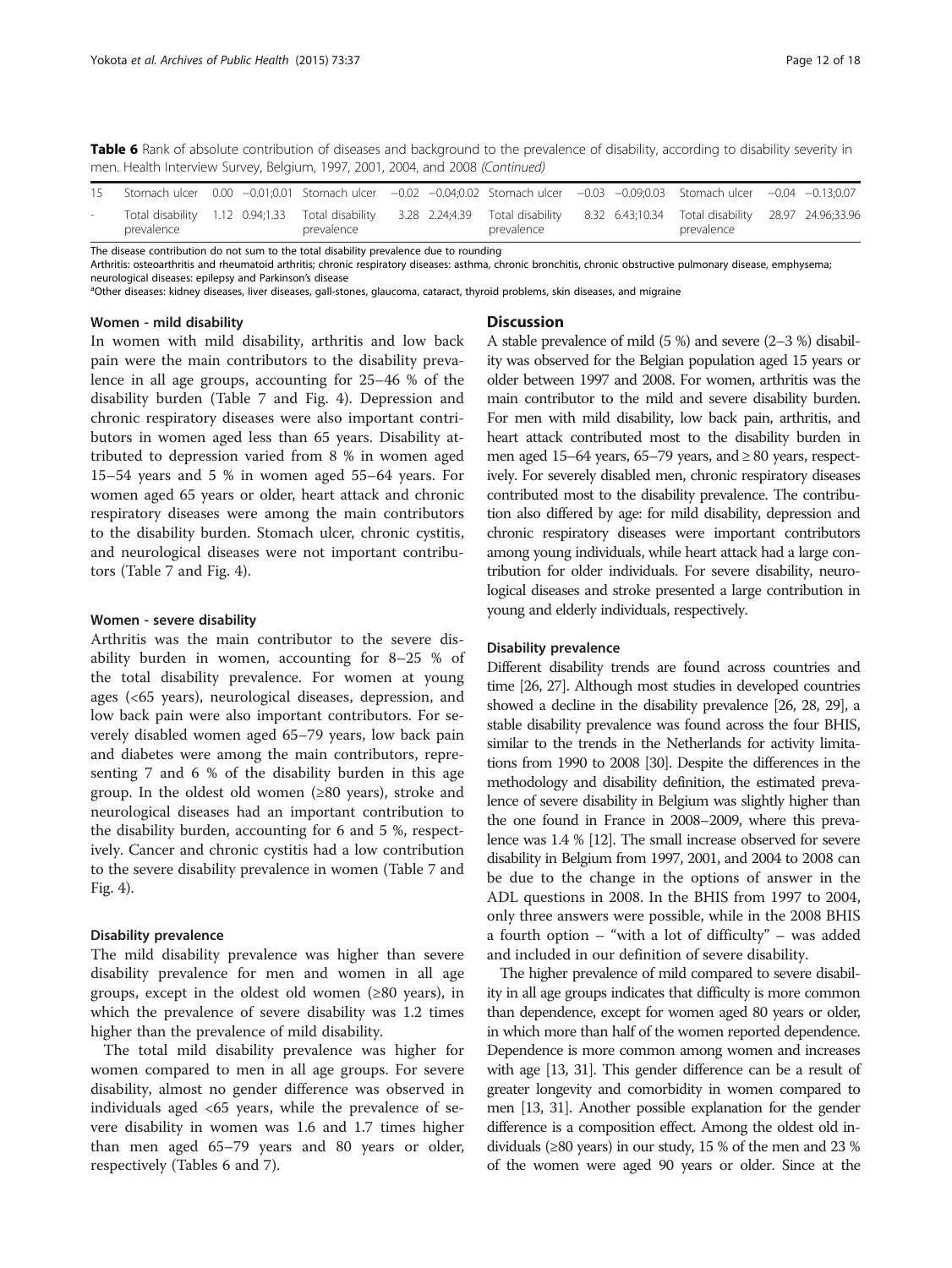|                          | Rank Mild disability               |         |                   |                                    |               |                  |                                    |       |                    |                                    |       |                      |
|--------------------------|------------------------------------|---------|-------------------|------------------------------------|---------------|------------------|------------------------------------|-------|--------------------|------------------------------------|-------|----------------------|
|                          | $15-54$ years                      |         |                   | 55-64 years                        |               |                  | $65-79$ years                      |       |                    | $\geq$ 80 years                    |       |                      |
|                          | <b>Diseases</b>                    | %       | 95 % CI           | <b>Diseases</b>                    | %             | 95 % CI          | <b>Diseases</b>                    | %     | 95 % CI            | <b>Diseases</b>                    | %     | 95 % CI              |
| $\mathbf{1}$             | Background                         |         | 1.08 1.08;1.08    | Arthritis                          | 3.67          | 2.59;4.88        | Background                         | 10.55 | 10.23;10.85        | Background                         | 24.72 | 23.86;25.65          |
| 2                        | Arthritis                          | 0.63    | 0.42:0.91         | Background                         |               | 2.83 2.79;2.86   | Arthritis                          |       | 6.44 4.69;8.36     | Arthritis                          | 7.68  | 4.82;10.54           |
| 3                        | Low back pain                      |         | 0.59 0.40;0.81    | Low back pain                      | 1.73          | 1.01:2.63        | Low back pain                      | 2.38  | 1.47;3.35          | Low back pain                      | 2.37  | 1.26;3.64            |
| $\overline{4}$           | Chronic<br>respiratory<br>diseases |         | 0.30 0.16;0.45    | Depression                         | 0.61          | 0.25;1.05        | Chronic<br>respiratory<br>diseases |       | 0.94 0.45;1.51     | Heart attack                       | 1.26  | 0.40;2.39            |
| 5                        | Depression                         |         | 0.27 0.12;0.43    | Chronic<br>respiratory<br>diseases |               | 0.57 0.29;0.89   | Heart attack                       |       | 0.94 0.36;1.56     | Chronic<br>respiratory<br>diseases |       | 0.89 0.43;1.57       |
| 6                        | Bowel diseases                     |         | 0.19 0.07;0.34    | Bowel diseases                     |               | 0.45 0.17;0.77   | <b>Diabetes</b>                    |       | $0.80$ $0.24;1.40$ | <b>Diabetes</b>                    |       | $0.74$ $0.21;1.47$   |
| $\overline{7}$           | <b>Diabetes</b>                    |         | 0.07 0.02;0.13    | <b>Diabetes</b>                    | 0.44          | 0.13;0.82        | Bowel diseases                     |       | 0.73 0.24;1.43     | Stroke                             | 0.68  | 0.20;1.32            |
| 8                        | Heart attack                       | 0.05    | 0.02;0.09         | Heart attack                       | 0.32          | 0.11;0.57        | Depression                         | 0.66  | 0.26;1.21          | Bowel diseases                     | 0.56  | 0.19;1.05            |
| 9                        | Cancer                             | 0.03    | 0.00;0.07         | Stroke                             | 0.24          | 0.07;0.49        | Stroke                             | 0.43  | 0.12;0.92          | Depression                         | 0.47  | 0.17;0.90            |
| 10                       | Stroke                             | 0.03    | 0.01;0.08         | Cancer                             | 0.17          | 0.02;0.40        | Cancer                             |       | 0.30 0.04;0.64     | Cancer                             | 0.20  | 0.02;0.49            |
| 11                       | Other<br>diseases <sup>a</sup>     | 0.18    | $-0.01;0.40$      | Other<br>diseases <sup>a</sup>     | 0.33          | $-0.03;0.78$     | Osteoporosis                       | 0.33  | $-0.32;1.11$       | Osteoporosis                       | 0.38  | $-0.34;1.35$         |
| 12                       | Stomach ulcer                      |         | $0.02 -0.03;0.11$ | Osteoporosis                       | 0.16          | $-0.15;0.51$     | Other<br>diseases <sup>a</sup>     |       | $0.47 -0.05:1.09$  | Other<br>diseases <sup>a</sup>     |       | $0.56 -0.04:1.35$    |
| 13                       | Neurological<br>diseases           |         | $0.02 -0.01;0.07$ | Neurological<br>diseases           | 0.08          |                  | $-0.03;0.27$ Stomach ulcer         |       | $0.09 -0.12;0.46$  | Neurological<br>diseases           |       | $0.13 -0.04;0.41$    |
| 14                       | Osteoporosis                       | 0.01    |                   | -0.01:0.05 Stomach ulcer           | 0.07          | $-0.09;0.35$     | Neurological<br>diseases           |       | $0.07 -0.02;0.22$  | Stomach ulcer                      |       | $0.08 -0.12;0.43$    |
| 15                       | Chronic cystitis                   | $-0.01$ | $-0.03;0.05$      | Chronic cystitis $-0.01$           |               | $-0.06;0.10$     | Chronic cystitis                   |       | $-0.02 -0.09;0.18$ | Chronic cystitis                   |       | $-0.02$ $-0.14;0.26$ |
| $\overline{\phantom{a}}$ | Total disability<br>prevalence     |         | 3.47 3.04;3.90    | Total disability<br>prevalence     |               | 11.66 9.68;13.72 | Total disability<br>prevalence     |       | 25.10 22.32;27.93  | Total disability<br>prevalence     |       | 40.71 36.32;44.77    |
|                          | Rank Severe Disability             |         |                   |                                    |               |                  |                                    |       |                    |                                    |       |                      |
|                          | $15-54$ years                      |         |                   | 55-64 years                        |               |                  | 65-79 years                        |       |                    | $\geq$ 80 years                    |       |                      |
|                          | <b>Diseases</b>                    |         |                   | <b>Diseases</b>                    | $\frac{0}{0}$ | 95 % CI          | <b>Diseases</b>                    | %     | 95 % CI            | <b>Diseases</b>                    | $\%$  | 95 % CI              |
| $\mathbf{1}$             | Background                         |         | 0.72 0.72;0.72    | Background                         | 1.13          | 1.08;1.18        | Arthritis                          | 3.25  | 1.84;4.68          | Background                         | 26.38 | 24.43;28.38          |
| 2                        | Arthritis                          |         | 0.10 0.04;0.19    | Arthritis                          | 0.76          | 0.35;1.28        | Background                         | 2.74  | 2.60;2.89          | Arthritis                          | 7.08  | 3.54;11.35           |
| 3                        | Neurological<br>diseases           |         | 0.08 0.02;0.21    | Low back pain                      | 0.25          | 0.03;0.55        | Low back pain                      |       | 0.87 0.11:1.73     | Stroke                             |       | 3.04 1.64;5.04       |
| $\overline{4}$           | Depression                         |         | 0.07 0.01;0.13    | Neurological<br>diseases           |               | 0.25 0.09;0.47   | <b>Diabetes</b>                    |       | 0.84 0.36;1.40     | Neurological<br>diseases           |       | 2.54 1.34;4.18       |
| 5                        | Low back pain                      |         | 0.07 0.01;0.15    | Depression                         |               | 0.19 0.02;0.40   | Osteoporosis                       |       | $0.80$ $0.12;1.56$ | Osteoporosis                       |       | 1.61 0.24;3.29       |
| 6                        | Chronic<br>respiratory<br>diseases |         | 0.05 0.01;0.11    | <b>Diabetes</b>                    |               | 0.18 0.07;0.33   | Neurological<br>diseases           |       | 0.71 0.35;1.14     | Heart attack                       |       | 1.45 0.00;3.38       |
| 7                        | Chronic cystitis                   |         | 0.03 0.00;0.07    | Osteoporosis                       |               | 0.17 0.02;0.39   | Stroke                             |       | 0.66 0.32;1.05     | Low back pain                      |       | 1.41 0.18;2.80       |
| 8                        | Stomach ulcer                      |         | 0.03 0.00;0.06    | Stroke                             |               | 0.15 0.05;0.31   | Depression                         |       | 0.54 0.05;1.06     | Diabetes                           |       | 1.37 0.50;2.39       |
| 9                        | Bowel diseases                     |         | 0.03 0.00;0.08    | Chronic<br>respiratory<br>diseases |               | 0.13 0.01;0.29   | Chronic<br>respiratory<br>diseases |       | 0.48 0.05;1.03     | Depression                         |       | 0.93 0.08;2.00       |
| 10                       | Diabetes                           |         | 0.02 0.01;0.04    | Stomach ulcer                      |               | 0.13 0.00;0.29   | Heart attack                       |       | 0.48 0.00;1.01     | Stomach ulcer                      |       | 0.92 0.00;2.37       |
| 11                       | Cancer                             |         | 0.01 0.00;0.03    | Bowel diseases                     |               | 0.13 0.00;0.30   | Bowel diseases                     |       | 0.46 0.02;1.07     | Chronic<br>respiratory<br>diseases |       | 0.89 0.11;1.90       |
| 12                       | Heart attack                       |         | 0.01 0.00;0.02    | Chronic cystitis                   |               | 0.09 0.01;0.20   | Cancer                             |       | 0.44 0.02;1.00     | Chronic cystitis                   |       | 0.77 0.08;1.64       |

<span id="page-12-0"></span>**Table 7** Rank of absolute contribution of diseases and background to the prevalence of disability, according to disability severity in women. Health Interview Survey, Belgium, 1997, 2001, 2004, and 2008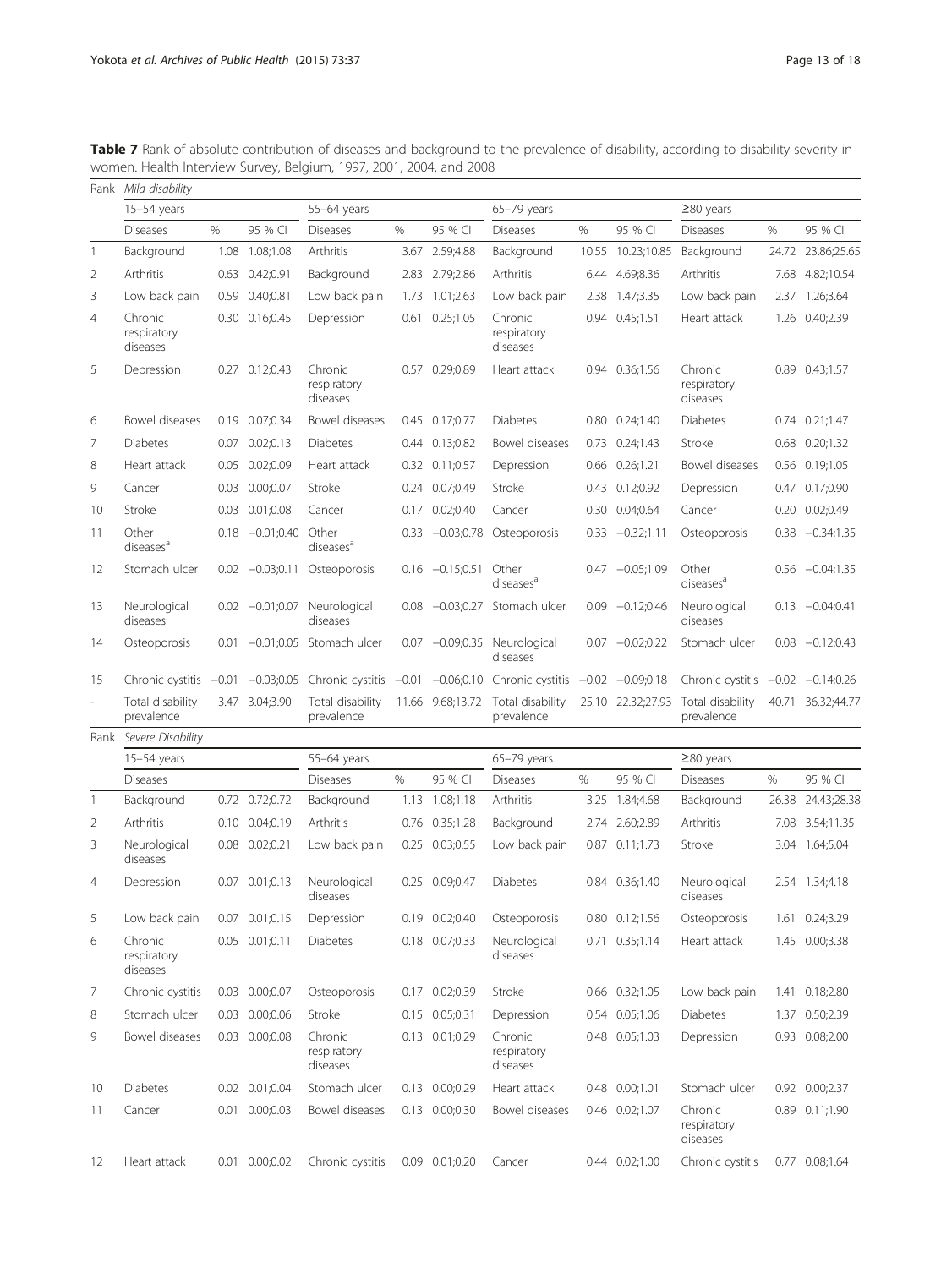<span id="page-13-0"></span>

|  |  | Table 7 Rank of absolute contribution of diseases and background to the prevalence of disability, according to disability severity in |  |  |  |  |  |
|--|--|---------------------------------------------------------------------------------------------------------------------------------------|--|--|--|--|--|
|  |  | women. Health Interview Survey, Belgium, 1997, 2001, 2004, and 2008 (Continued)                                                       |  |  |  |  |  |

| 13                       | Stroke                         | $0.01$ $0.00;0.03$      | Cancer                         |      | $0.08$ $0.00:0.21$ | Stomach ulcer                   | 0.35 0.00:0.76    | Cancer                                           | $0.72$ $0.02;2.16$ |
|--------------------------|--------------------------------|-------------------------|--------------------------------|------|--------------------|---------------------------------|-------------------|--------------------------------------------------|--------------------|
| 14                       | Osteoporosis                   | $0.01$ $0.00:0.03$      | Heart attack                   |      |                    | 0.07 0.00;0.17 Chronic cystitis | 0.26 0.03;0.57    | Bowel diseases                                   | $0.61$ $0.03:1.37$ |
| 15                       | Other<br>diseases <sup>a</sup> | $0.04 -0.03;0.13$ Other | diseases <sup>a</sup>          | 0.11 | -0.06;0.32 Other   | diseases <sup>a</sup>           | $0.36 -0.26;1.00$ | Other<br>diseases <sup>a</sup>                   | $0.81 -0.54:2.34$  |
| $\overline{\phantom{a}}$ | Total disability<br>prevalence | 1.29 1.03;1.60          | Total disability<br>prevalence |      | 3.80 2.67;5.03     | Total disability<br>prevalence  |                   | 13.26 11.29;15.41 Total disability<br>prevalence | 50.51 45.45;56.07  |

The disease contribution do not sum to the total disability prevalence due to rounding

Arthritis: osteoarthritis and rheumatoid arthritis; chronic respiratory diseases: asthma, chronic bronchitis, chronic obstructive pulmonary disease, emphysema; neurological diseases: epilepsy and Parkinson's disease

<sup>a</sup>Other diseases: kidney diseases, liver diseases, gall-stones, glaucoma, cataract, thyroid problems, skin diseases, and migraine

oldest ages women seem to spend more time severely disabled then men before death [[32\]](#page-17-0), the higher proportion of women aged 90 years or older compared to men in this study can also result in higher severe disability prevalence in women compared to men among the oldest old individuals.

Although young individuals are usually perceived as healthy [\[33\]](#page-17-0), the mild and severe disability prevalence in this age group indicates that attention should also be given to the young individuals, to reduce future development and progression of disability.

It is interesting to notice that the most common ADLs in both mild and severe disabled individuals were lower extremity functions, such as limitations in mobility, transfer in and out bed and chair, although dressing and undressing difficulties are related to both lower and upper extremity functions [[6](#page-16-0)]. This finding is line with the high contribution of arthritis observed in men and women across all age

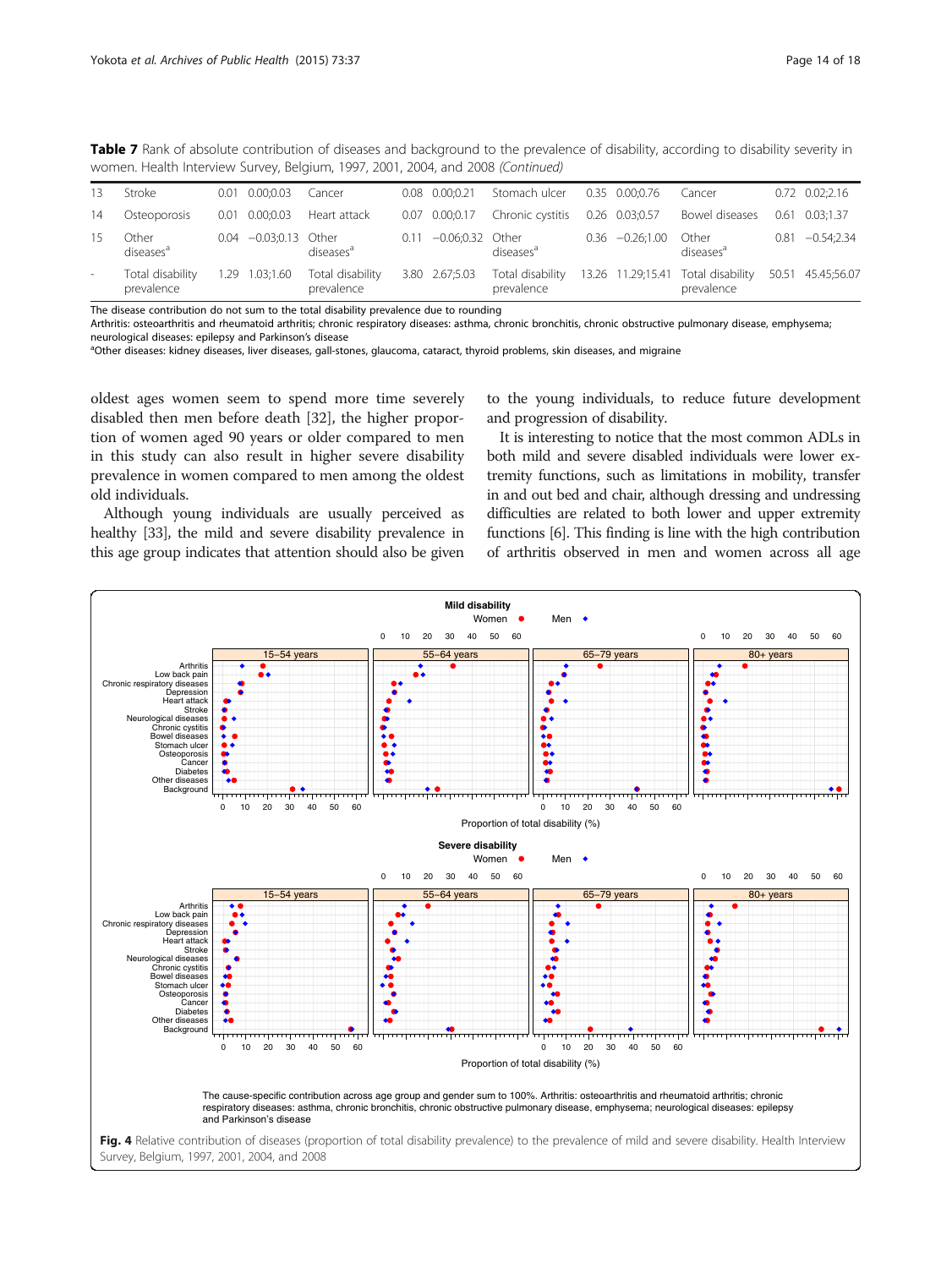groups, as these lower extremity limitations involves the knee, a common site of arthritis [\[34](#page-17-0), [35](#page-17-0)].

# Contribution of chronic diseases to the disability burden

The contribution of chronic diseases to the disability burden differs by gender, age, and disability severity level. Although reporting any difficulty in performing an ADL is considered a severe limitation, as ADLs are defined as basic tasks of daily life required for survival [\[26](#page-17-0)], longitudinal studies have shown that information on difficulty and dependence in performing ADLs are complementary. Thus, if both difficulty and dependence are assessed, they can better represent the continuum of disability than if severity level is ignored [[36, 37](#page-17-0)]. Also, it has been demonstrated that a large proportion of the elderly individuals who report ADL is not homogenous, reinforcing the importance of assessing both, difficulty and dependence, to better understand this heterogeneity [\[37\]](#page-17-0).

The contribution of diseases to the disability burden depends on the disease prevalence and the disease-specific disability rates [\[1, 10, 11](#page-16-0)]. For most of the main contributors, the attribution of disability was a function of high to moderate disease prevalence and low to moderate disabling impact. For example, among severely disabled women in all age groups, arthritis was by far the main contributor to the disability burden. The high prevalence of arthritis, reaching 70 % for women aged 65–79 years, combined with its low to moderate disabling impact (0.01–0.18) in severely disabled women, resulted in the identification of arthritis as the main contributor to the disability burden in all age groups. However, the most disabling diseases are not necessarily the most prevalent diseases [[1](#page-16-0)]. For instance, stroke ranked second among the contributors to the severe disability burden in the oldest old women. For this group, stroke had a low prevalence (<10 %) compared to other diseases, but a very high disabling impact (1.23), resulting in an important contribution.

Low back pain and arthritis are known to be important causes of disability, especially among the elderly [\[8](#page-16-0)–[14](#page-16-0)]. In our study these two musculoskeletal diseases were important contributors of mild disability in men and women and also among severely disabled women. Similar results were found in previous studies [[8](#page-16-0), [10](#page-16-0)–[13](#page-16-0), [15\]](#page-17-0), although no distinction between mild and severe disability was reported in most of them, except for the study conducted in France. In the French study [\[12\]](#page-16-0), instead of musculoskeletal diseases, psychiatric and neurological diseases had the largest contribution. A possible explanation for these differences is the difference in the disability definition, as the French study defined severe disability based exclusively on dependence on ADL, while in our study, the option "a lot of difficulty" was also incorporated to severe disability definition; in the definition of the disease groups, since dementia, headache, and multiple sclerosis were included in the neurological diseases

group in the study conducted in France; and in the methodology, as the French study assessed the disability burden based on the average attribution fraction [\[38\]](#page-17-0) to estimate the impact of diseases on disability, without stratifying the results per gender, hampering comparability.

In addition to musculoskeletal diseases, chronic respiratory diseases had an important contribution to the mild disability burden among young individuals. Chronic respiratory diseases have a direct effect on the development of disability in middle-aged individuals, with a great impact in the performance of lower extremity functions [[39](#page-17-0)].

An interesting result is the association of depression with both mild and severe disability in young individuals, indicating its relation with difficulty and dependence. Depression is one of most disabling diseases, being the main cause of years of life lost due to disability in young individuals worldwide [\[12](#page-16-0), [33](#page-17-0), [40\]](#page-17-0).

In general, the results for mild disability were very similar to our previous findings, using the same data (BHIS 1997, 2001, 2004, 2008) [\[16](#page-17-0)], but without distinguishing between disability severity level. Possibly, our previous results were driven by mild disability, since the number of individuals with mild disability was 1.5 times higher than that of severe disability.

Another important finding of this study was the identification of chronic respiratory diseases as the main contributor to the severe disability burden among men in all age groups. Although chronic respiratory diseases have been previously related to difficulty in mobility and in the performance of ADLs [[10](#page-16-0), [39](#page-17-0), [41](#page-17-0), [42\]](#page-17-0) our findings suggest that chronic respiratory diseases are also an important cause of dependence in men. The relation of chronic respiratory diseases with dependence in ADLs was previously reported, and an increase with age and disease severity was observed [[43\]](#page-17-0).

Despite the different methodology used to assess the disability burden, a higher disabling impact for stroke compared to other diseases and an association of stroke with severe disability was also found in other studies [\[12](#page-16-0), [44](#page-17-0)–[48](#page-17-0)]. In our study it was an important contributor to severe disability in the oldest old individuals (≥80 years), suggesting a possible relation of stroke with dependence in this group.

Neurological diseases also had a high disabling impact for individuals with severe disability and for mildly disabled men. Additionally, neurological diseases were important contributors to the severe disability burden in the youngest (15–54 years) men and women and oldest (≥80 years) women, suggesting a relation with dependence in these groups. In our study, only Parkinson's disease and epilepsy were included in the neurological diseases group. Parkinson's disease [\[49](#page-17-0), [50\]](#page-17-0) and epilepsy [[51\]](#page-17-0) have been related to severe disability [\[12](#page-16-0)] and loss of autonomy. Parkinson's disease is more common at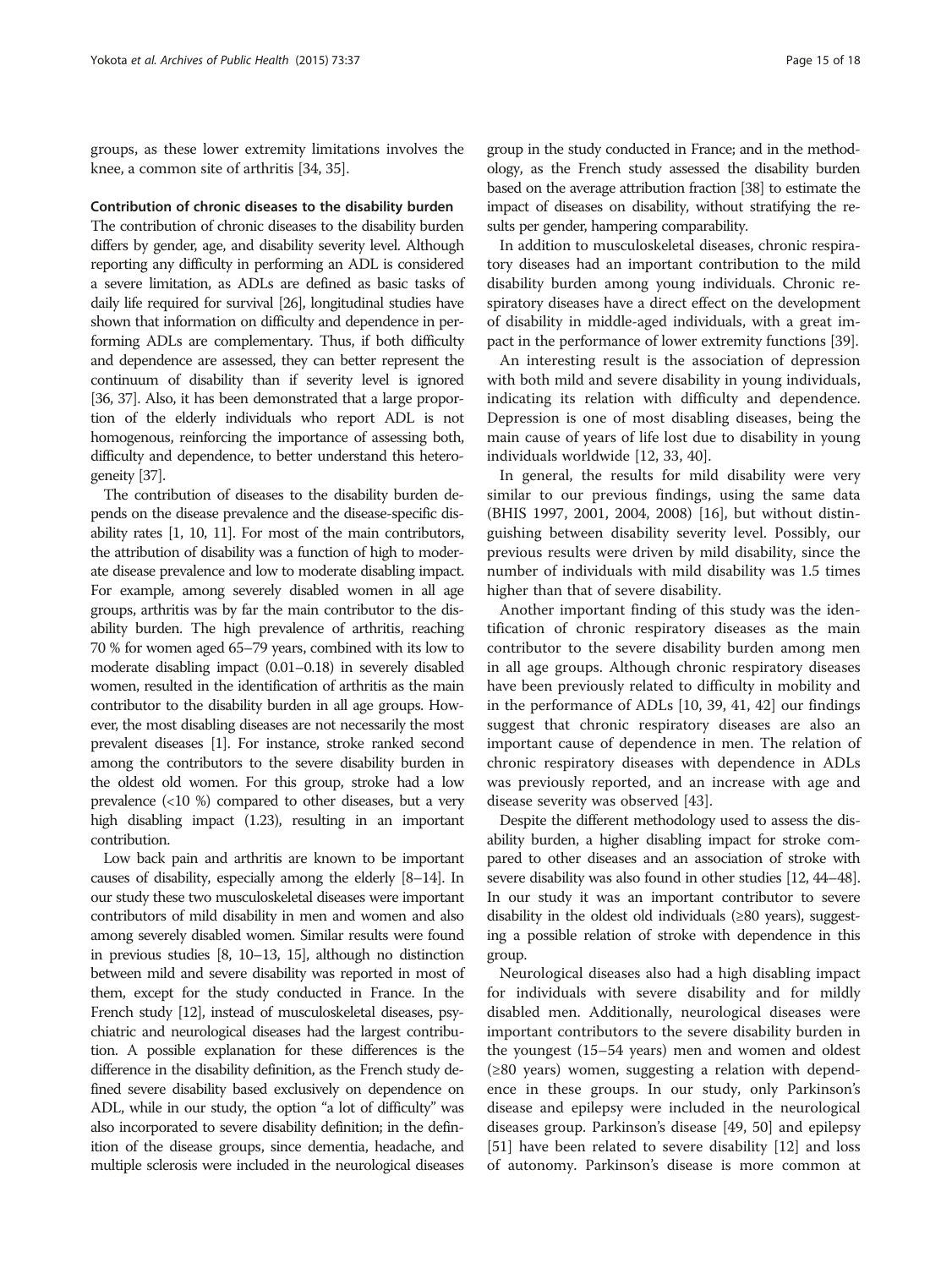older ages and, in this study, epilepsy seems to be responsible for most of the severe disability burden attributed to neurological diseases in young individuals.

Cancer was not an important contributor to the mild and severe disability burden. This is in agreement with previous studies [[10, 12,](#page-16-0) [48](#page-17-0)]. One possible explanation for the low contribution of cancer is the high casefatality rate observed in cancer patients combined with long periods of cancer prevalence without a substantial impact on ADLs [[48](#page-17-0)].

The high background contribution observed in the youngest (15–54 years) and oldest (≥80 years) severely disabled individuals might indicate that important causes of severe disability in these groups were not included in our analysis, although 21 disease were initially considered in the models. Possible causes related to dependence in these groups are injuries, especially from road traffic accidents [[33](#page-17-0), [52\]](#page-17-0), among the youngest, and mental disorders such as dementia [\[48, 53](#page-17-0)] among the elderly.

Although not assessed in this study, our attribution results might be related with risk factors such as smoking, obesity, and harmful alcohol use, as the diseases that contributed most to the disability burden – musculoskeletal, respiratory, and cardiovascular diseases – are also associated with these modifiable risk factors [[7](#page-16-0), [54](#page-17-0)–[56\]](#page-17-0). Additionally, the increasing trend in the prevalence of these risk factors observed worldwide, especially at young ages may contribute to the disability burden [\[57\]](#page-17-0). While smoking is related with high mortality [\[58](#page-17-0)], obesity was identified as the most important risk factor associated with years lived with disability compared to smoking and harmful alcohol use in a study conducted in the Netherlands [\[59](#page-17-0)].

# Limitations and strengths

Some limitations should be carefully considered when interpreting the study results. Since we used crosssectional data, we rely on the assumption that diseases cause disability. However, this is not necessarily true, although it is plausible [\[1](#page-16-0)] according to the disablement model proposed by Verbrugge and Jette [\[60\]](#page-17-0). Consequently, diseases may be incorrectly attributed to disability in cases where disability onset preceded disease onset. Also, the use of self-reported data may have resulted in an underestimation of the contribution of diseases, as the validity of self-reported diseases differs according to the diseases being studied [[61](#page-17-0)]. Furthermore, the background contribution to both mild and severe disability might be overestimated due to lack of information of important disability causes, such as injuries and mental disorders [[10](#page-16-0)].

Selection bias may also have occurred due to the low response rates in the four BHIS and due to the exclusion of individuals without disability or disease information (Fig. [1\)](#page-2-0). We reported previously that individuals with missing information on disability and diseases were more

Another limitation is our definition of disability, which was based on functional and mobility limitations. Other measures of disability, including instrumental activities of daily living (IADL), cognitive impairments, and sensory limitations, such as hearing and vision limitations, also play an important role in the disablement process [[62\]](#page-17-0). However, this information was not considered in our definition because these questions were not systematically included in all the four BHIS.

In general, proxy respondents tend to overestimate the disability prevalence and severity when compared to self-responders [[6,](#page-16-0) [63, 64\]](#page-17-0). In our study, 8.8 % ( $n = 3167$ ) of the interviews were answered by proxies, representing 10.4 %  $(n = 917)$  of the interviews with elderly individuals ( $\geq 65$  years) (Table [1\)](#page-4-0). Thus, an overestimation of the contribution of diseases to the disability burden might have occurred. However, the use of a mix of selfreporting and proxies is recommended in large surveys, especially those including elderly individuals [\[1](#page-16-0), [64](#page-17-0)]. Our results support the use of proxies to investigate severe disability, as 29 % of the severely disabled individuals had a proxy interview (Table [1](#page-4-0)).

Although the attribution method allows the attribution of disability to more than one disease by including interaction terms between diseases in the model [\[9](#page-16-0)], we did not include interactions between diseases in our analysis, as it would result in a computer intensive task due to the large sample size  $(N = 35,799)$  and large number of diseases studied  $(N = 21)$  diseases). In the mortality analysis, a longitudinal extension of the average attribution fraction method has been proposed to take into account the coexistence of diseases in individuals [\[65, 66\]](#page-17-0). Both under and overestimation of the contribution of the diseases to the disability may have occurred in our study as a result of ignoring the interaction between diseases, similar to what is observed in the mortality analysis [\[65](#page-17-0), [66](#page-17-0)].

Furthermore, the changes in the questions of some chronic diseases over the four BHIS impacted the prevalence of these diseases, resulting in a reduction in the prevalence of heart attack and increase in the prevalence of low back pain in 2008 compared with the previous surveys (Additional file [1](#page-16-0)). In addition to the stable mild and severe disability prevalence over time in the four BHIS (Fig. [2\)](#page-5-0) and across age groups (Additional file [2](#page-16-0)), the difference in the disease prevalence of some diseases over time supports pooling the data of the four BHIS.

The use of a large sample is one of the strengths of the study, as it allowed the assessment of the contribution of chronic diseases to the disability burden across different disability severity levels. The inclusion of young individuals in this analysis is an added value of the study, as disability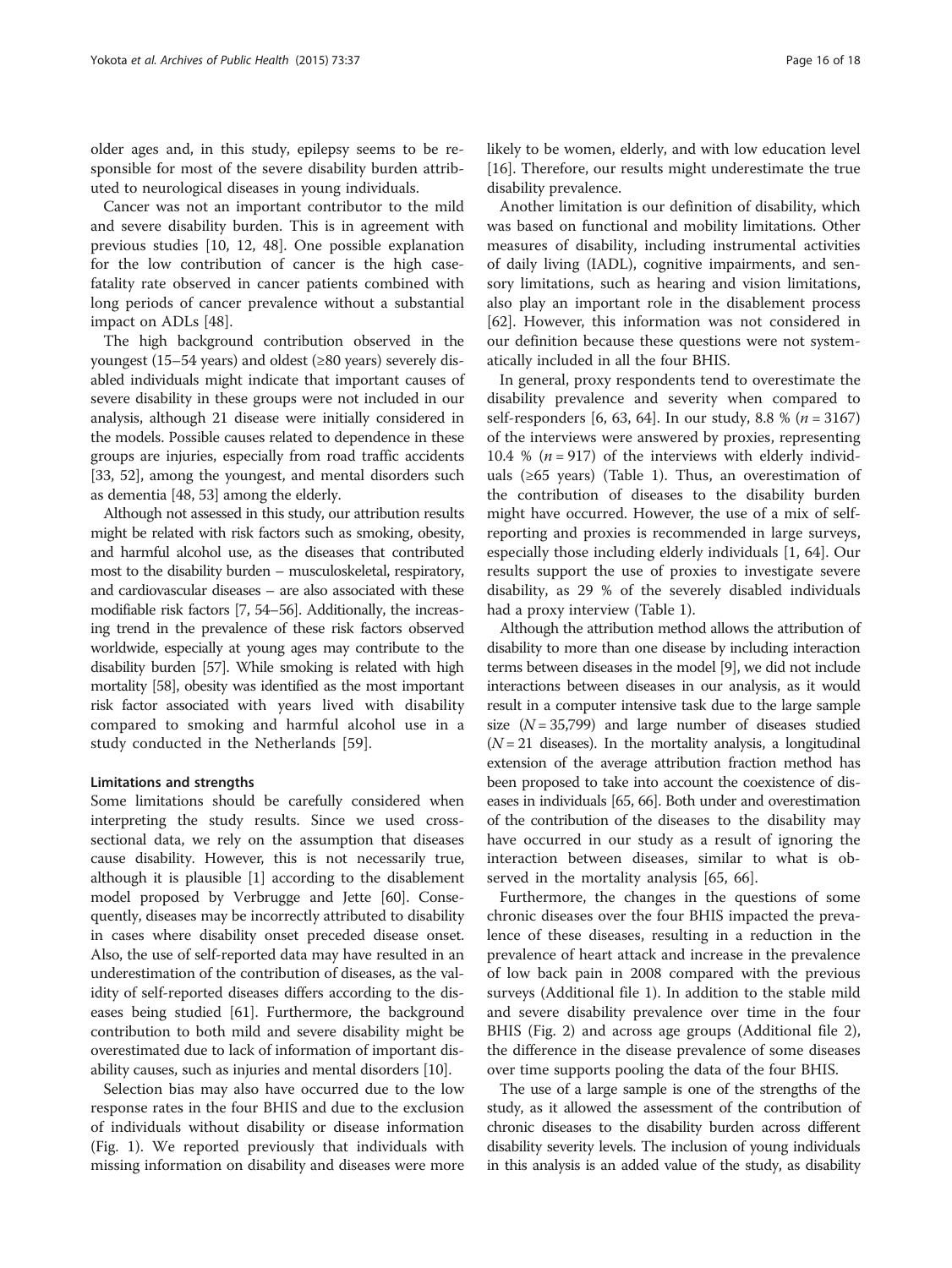<span id="page-16-0"></span>in young individuals is usually not investigated. Also, the representativeness of the sample used in this analysis was improved by including elderly individuals living in institutions. In our study, 6.6 % ( $n = 583$ ) of the elderly (≥65 years) lived in institutions. Furthermore, the inclusion of depression in the analysis highlights the importance of assessing it in surveys, as it was identified as an important contributor to the mild and severe disability burden among young individuals. Another added value of this study is the attribution of disability to chronic diseases for different disability severity levels – moderate and severe.

# Conclusions

Different from several developed countries, the disability prevalence in Belgium based on functional and mobility limitations was stable from 1997 to 2008. The high contribution of musculoskeletal diseases to the mild and severe disability prevalence shows that intervention strategies to tackle these diseases can be attractive to reduce the disability burden, as they will have an impact on both difficulty and dependence.

Furthermore, focus should be given to chronic respiratory diseases, stroke, and neurological diseases, as they were among the most disabling diseases and contributors to the severe disability burden, indicating a relation of these diseases with dependence. Attention should also be given to depression, an important contributor to mild and severe disability among young individuals.

Our results indicate that the attribution of disability to chronic diseases is more informative if different levels of disability are taken into consideration. Measures of difficulty in ADL and mobility are generally used to evaluate health care treatment effectiveness. In contrast, dependence measures are used to identify demands for particular types of long-term care needs [1, [67\]](#page-17-0). In our study the hospitalization rate increased with disability severity level (Table [1](#page-4-0)), confirming previous findings [\[36\]](#page-17-0). Besides hospitalization, home care visits, nursing homes admission, and death also increase with disability severity level [[36\]](#page-17-0). Therefore, the identification of which diseases are related to the different levels of disability severity can assist policymakers in the definition of strategies to tackle disability, involving prevention, rehabilitation programs (especially for dependence), support services, and training for disabled individuals [7].

## Additional files

[Additional file 1:](http://www.archpublichealth.com/content/supplementary/s13690-015-0083-y-s1.docx) Disease prevalence according to gender and survey year. Belgian Health Interview Survey, 1997, 2001, 2004, and 2008.

[Additional file 2:](http://www.archpublichealth.com/content/supplementary/s13690-015-0083-y-s2.pdf) Prevalence of mild and severe disability across age groups and survey years. Health Interview Survey, Belgium, 1997, 2001, 2004, and 2008.

#### Abbreviations

ADL: Activity of daily living; BHIS: Belgian Health Interview Survey; IADL: Instrumental activities of daily living; RRR: Reduced rank regression; WHO: World Health Organization.

#### Competing interests

The authors declare that they have no competing interests.

#### Authors' contributions

RTCY performed the statistical analysis and drafted the article. HVO initiated and supervised the study and critically reviewed the manuscript. SD, JVH, JT, WJN and PD critically reviewed the manuscript and contributed to the definition of disability and chronic diseases used in the analysis. All authors read and approved the final manuscript.

#### Acknowledgements

The different BHIS are conducted on request of all Ministers responsible for Public Health at the federal, regional and communal level united in the Commission of Commissioners of the BHIS. The current research is financed by the Scientific Institute of Public Health.

#### Author details

<sup>1</sup>Department of Public Health and Surveillance, Scientific Institute of Public Health, Rue Juliette Wytsmanstraat 14, Brussels 1050, Belgium. <sup>2</sup>Department of Social Research, Interface Demography, Vrije Universiteit Brussel, Brussels 1050, Belgium. <sup>3</sup>Department of Public Health, Ghent University, Ghent, Belgium. <sup>4</sup>Department of Public Health, Erasmus MC, Rotterdam, The Netherlands.

## Received: 1 April 2015 Accepted: 11 June 2015 Published online: 03 August 2015

#### References

- 1. Verbrugge LM, Lepkowski JM, Imanaka Y. Comorbidity and its impact on disability. Milbank Q. 1989;67:450–84.
- 2. Espelt A, Font-Ribera L, Rodriguez-Sanz M, Artazcoz L, Ferrando J, Plaza A, et al. Disability among older people in a southern European city in 2006: trends in gender and socioeconomic inequalities. J Womens Health (Larchmt). 2010;19:927–33.
- 3. Melzer D, Parahyba MI. Socio-demographic correlates of mobility disability in older Brazilians: results of the first national survey. Age Ageing. 2004;33:253–9.
- 4. Fried LP, Bandeen-Roche K, Kasper JD, Guralnik JM. Association of comorbidity with disability in older women: the Women's Health and Aging Study. J Clin Epidemiol. 1999;52:27–37.
- 5. Kim DH, Newman AB, Lipsitz LA. Prediction of severe, persistent activity-ofdaily-living disability in older adults. Am J Epidemiol. 2013;178:1085–93.
- 6. Jagger C, Arthur AJ, Spiers NA, Clarke M. Patterns of onset of disability in activities of daily living with age. J Am Geriatr Soc. 2001;49:404–9.
- 7. World Health Organization. World Report on Disability. Geneva: World Health Organization; 2011.
- 8. Nusselder WJ, Looman CW, Mackenbach JP, Huisman M, Van Oyen H, Deboosere P, et al. The contribution of specific diseases to educational disparities in disability-free life expectancy. Am J Public Health. 2005;95:2035–41.
- 9. European Health Expectancy Monitoring Unit (EHEMU). WP7: Decomposition tools - Technical report on attribution tool. 2010.
- 10. Klijs B, Nusselder WJ, Looman CW, Mackenbach JP. Contribution of chronic disease to the burden of disability. PLoS One. 2011;6:e25325.
- 11. Nusselder WJ, Looman CWN. Decomposition of differences in health expectancy by cause. Demography. 2004;41:315–34.
- 12. Palazzo C, Ravaud JF, Trinquart L, Dalichampt M, Ravaud P, Poiraudeau S. Respective contribution of chronic conditions to disability in France: results from the national Disability-Health Survey. PLoS One. 2012;7:e44994.
- 13. Strobl R, Muller M, Emeny R, Peters A, Grill E. Distribution and determinants of functioning and disability in aged adults–results from the German KORA-Age study. BMC Public Health. 2013;13:137.
- 14. Chen H, Wang H, Crimmins EM, Chen G, Huang C, Zheng X. The contributions of diseases to disability burden among the elderly population in China. J Aging Health. 2014;26:261–82.